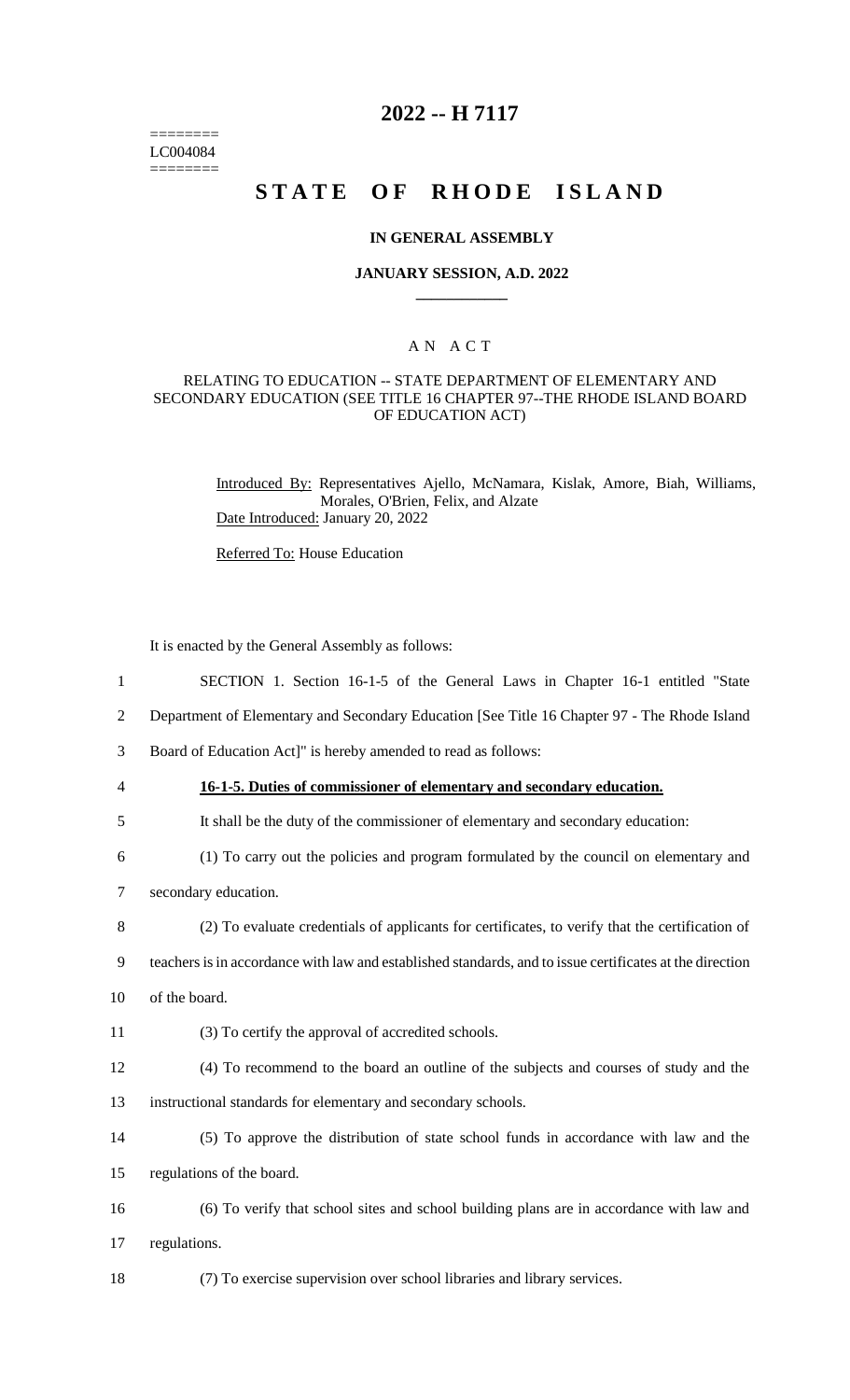(8) To certify that school bus routes and schedules and all contracts for pupil transportation conform with provisions of law and the rules and regulations of the board. (9) To require the observance of all laws relating to schools and education. (10) To interpret school law and to decide such controversies as may be appealed to the commissioner from decisions of local school committees. (11) To prepare and recommend standard forms for the use of local schools. (12)(i) To prepare, with the assistance of the department of administration, manuals of uniform budgetary and standard financial records and procedures for local school officers. The board of regents shall adopt uniform local school budgeting procedures no later than July 1, 1989, and those procedures should include, at a minimum, the following: (A) Provision for uniform classification of revenues and expenditures; (B) Requirements of detailed expenditure estimates and a table of organization including the proposed staffing of each school; (C) Estimates of receipts and expenditures for the last two (2) completed fiscal years, the current and ensuing fiscal years; and (ii) To carry out the purpose of this subsection a sum of ten thousand dollars (\$10,000) not

 otherwise appropriated shall be included in the appropriation made to support the department of elementary and secondary education.

 (13) To receive general supervision from the council on elementary and secondary education and to appoint the several officers and employees of the department subject to the provisions of the state merit system act, chapters 3 and 4 of title 36.

 (14) To establish health education, alcohol and substance abuse programs for students in grades kindergarten (K) through twelve (12), in accordance with § 35-4-18. The program will consist of the following: A mandated state health education, alcohol and substance abuse curriculum for grades kindergarten (K) through twelve (12), a mandated assessment program in the areas of health, fitness, alcohol and substance abuse, and an in-service training program that will be developed specifically for the implementation of the mandated curriculum.

 (15)(i) To appoint a three-member (3) committee for the purpose of choosing a "teacher of the year" among teachers in public school grades kindergarten (K) through twelve (12). The "teacher of the year" shall receive an award of one thousand dollars (\$1,000).

 (ii) It is the intent of the general assembly that the funds necessary to carry out the provisions of this subdivision shall be provided within the annual appropriations act.

 (16) To institute a process to review, revise, and adopt statewide academic standards that align with state assessments for the core subjects of mathematics, English language arts, science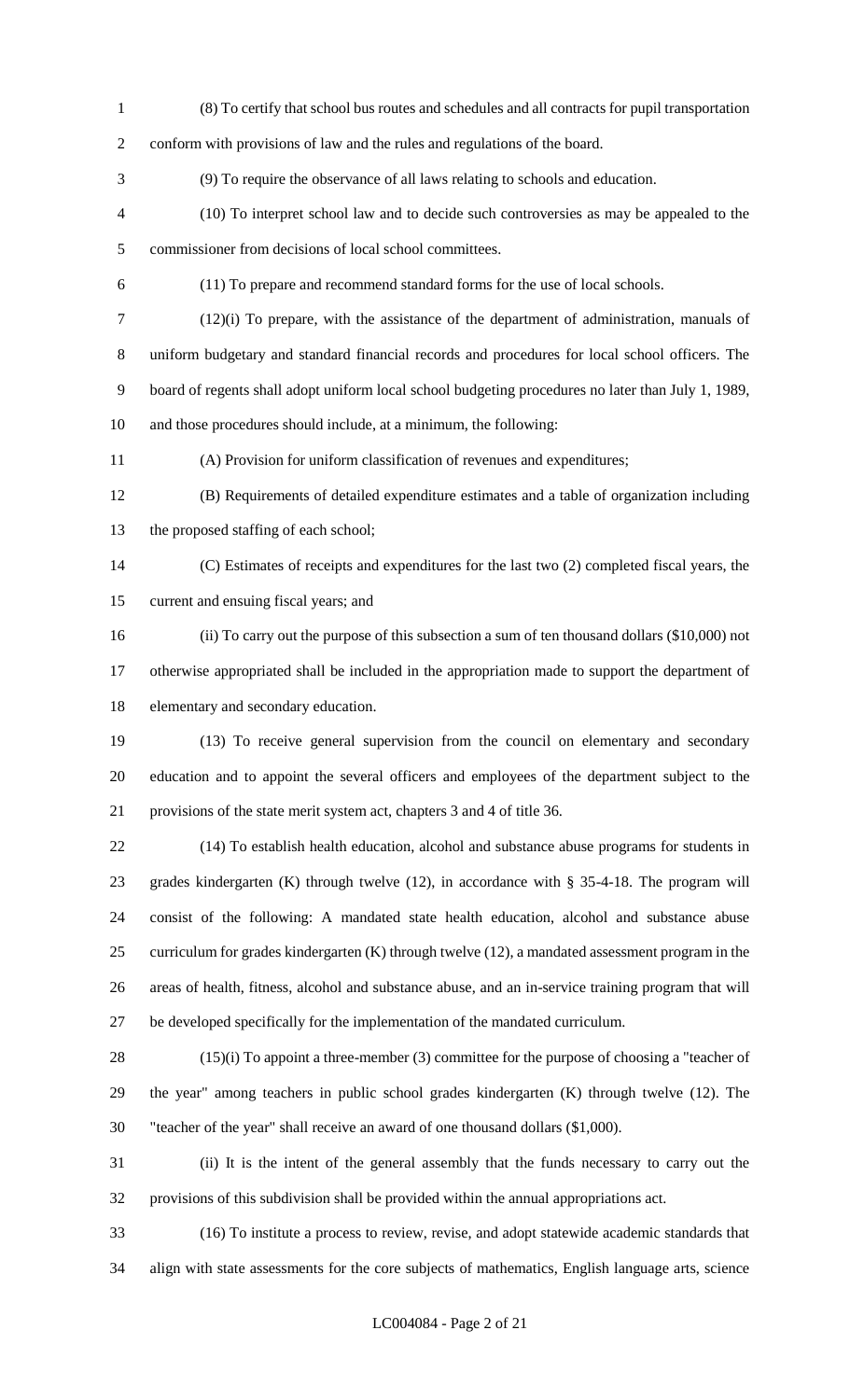- and technology, history and social studies, world languages, and the arts.
- (17) To institute a process for adapting, adopting, and developing curriculum frameworks for mathematics, English language arts, science and technology, history and social studies, world languages, and the arts covered by the academic standards.
- (18) To institute a process for reviewing and identifying high-quality curriculum and materials in mathematics, English language arts, and science and technology.
- (19) To prepare each year a plan for providing statewide assistance in the preparation and implementation of professional development plans.
- (20) To promulgate rules and regulations relating to school-run lotteries of all eligible 10 public school students and incoming kindergarten students for admission or waiting list to a charter 11 school or mayoral academy established pursuant to chapters 77 through 77.4 of this title for which 12 they would be eligible to attend if offered. Notwithstanding the foregoing provision, the lottery process shall not apply to charter schools or mayoral academies created with the purpose of offering 14 specialized training and education in specific fields of study or targeting at risk groups approved 15 by the commissioner. 16 (21) To provide each charter school or mayoral academy established pursuant to chapters 17 77 through 77.4 of this title with the data collected and disseminated from each sending district 18 <u>pursuant to § 16-2-37(c).</u> SECTION 2. Chapter 16-2 of the General Laws entitled "School Committees and Superintendents [See Title 16 Chapter 97 - The Rhode Island Board of Education Act]" is hereby
- amended by adding thereto the following section:
- 
- **16-2-37. Charter schools -- Lottery process and responsibilities.**
- (a) The department of education shall coordinate with each school district so that all

24 eligible public school students are provided the opportunity to participate in a lottery for enrollment

- in a charter school or mayoral academy established pursuant to chapters 77 through 77.4 of this
- 26 title for which they would be eligible to attend if offered.
- (b) The parent or guardian of an eligible public school student may inform the sending
- 28 public school district or the department of education of their intent to not have their child entered
- into the lottery to be offered enrollment in a charter school or mayoral academy.
- (c) The sending districts shall provide student data to the department of education by
- February 1 of each year to ensure eligible public school students are entered in the lottery for
- enrollment.
- (d) The parent or guardian of a student not registered in the school district for which they
- 34 are eligible to register may provide the student's data to the department of education by February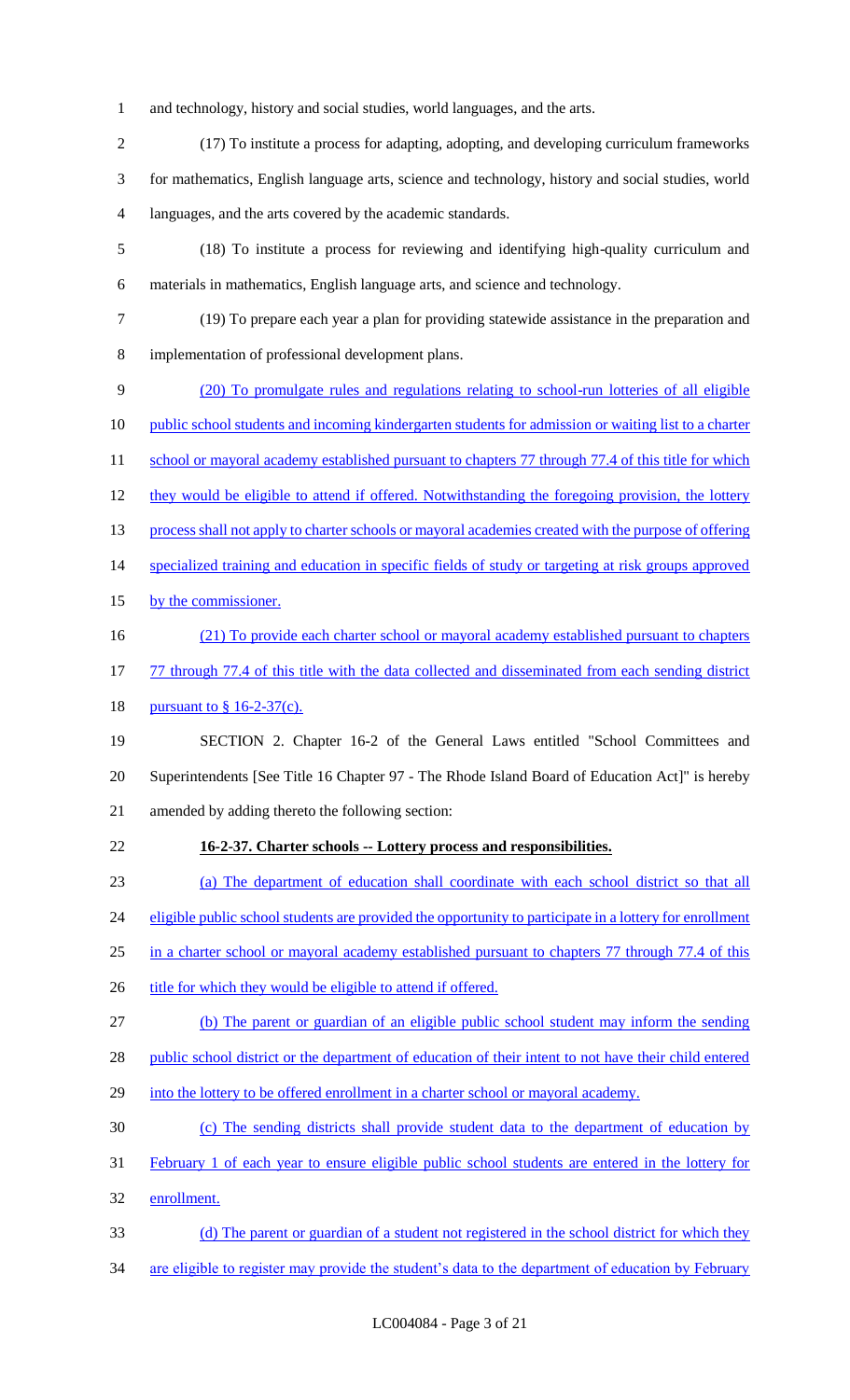- 1 1 to ensure the student is entered in the lottery for enrollment.
- (e) The parent or guardian of a student not residing in the school district for which they would be eligible to register at the time of the lottery may, with an acknowledgment that they intend to be registered in the school district at the commencement of the school year, provide the student's data to the department of education by February 1 to ensure the student is entered in the lottery for enrollment. SECTION 3. Sections 16-77.2-1, 16-77.2-2, 16-77.2-4 and 16-77.2-7 of the General Laws in Chapter 16-77.2 entitled "District Charter School [See Title 16 Chapter 97 - The Rhode Island Board of Education Act]" are hereby amended to read as follows: **16-77.2-1. Entities eligible to apply to become district charter schools.** (a) Persons or entities eligible to submit an application to establish a district charter school shall be limited to: 13 (1) Existing public schools; (2) Groups of public school personnel; (3) Public school districts; or (4) A group of school districts. (b) No existing public school shall be converted into a district charter school unless a majority of the parents and/or guardians of the students currently assigned to the school and two- thirds (2/3) of the certified teaching personnel currently assigned to the school approve the proposed charter, as provided in § 16-77.2-2. (c) School professionals employed by a local or regional school committee or the State of Rhode Island shall be entitled to a two (2) year leave of absence, without compensation, in order to be employed in a district charter school, provided this leave shall be extended upon request for an additional two (2) years. At any time during or upon completion of this leave of absence, a school professional may return to work in the school district in the position in which he or she was previously employed or a comparable position. This leave of absence shall not be deemed to be an interruption of service for purposes of seniority and teachers' retirement. (d) No child shall be required to attend a district charter school nor shall any teacher be required to teach in a district charter school. The school committee shall make accommodations to facilitate the transfer of students who do not wish to participate in the district charter school into other public schools. It shall also make accommodations for those students who wish to participate 32 to transfer into the district charter school as space permits. If the total number of students who are eligible to attend and apply to a district charter school is greater than the number of spaces available, 34 the charter school shall conduct a lottery to determine which students shall be admitted.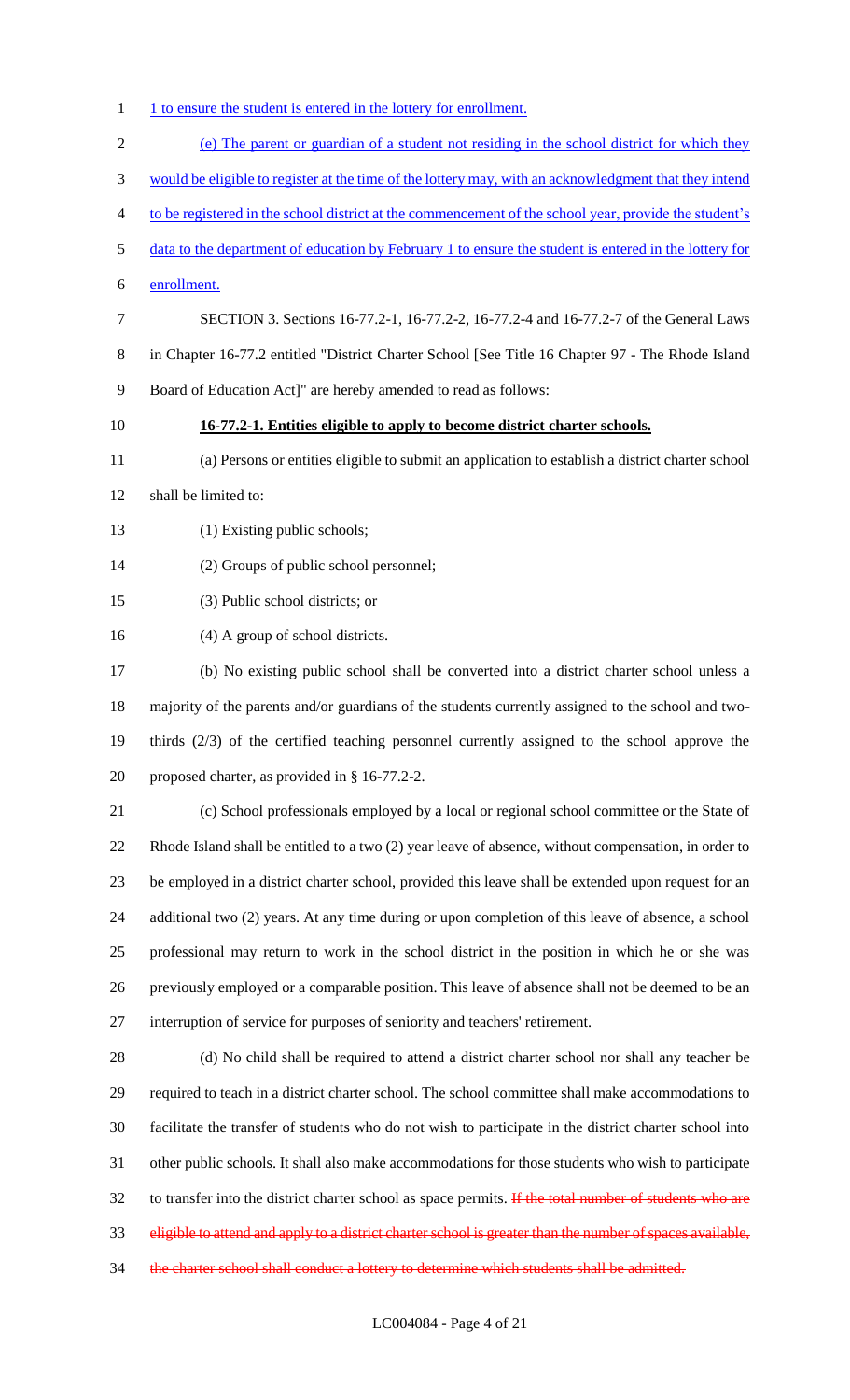(e) Notwithstanding students who are otherwise eligible for enrollment prioritization as siblings of currently enrolled students or children of staff, all remaining openings shall be offered

3 to those students selected though the lottery process established by the department of education.

(f) Nothing in this chapter shall preclude any eligible public school student of any age for

enrollment in a district charter school for which they would be eligible if offered. District charter

schools may not discriminate on the basis of an applicant's race, ethnicity, socioeconomic status,

- 7 ability, religion, gender, and/or sexual orientation.
- 

## **16-77.2-2. Procedure for creation of district charter schools.**

 (a) Any persons or entities eligible to establish a district charter school may submit a proposed charter to the commissioner and the school committee of the district where the district charter school is to be located. The proposed charter shall:

 (1) Be submitted to the commissioner and to the school committee of the district where the district charter school is to be located no later than December 1st of the school year before the 14 school year in which the district charter school is to be established;

 (2) Describe a plan for education, including the mission, objective, method of providing a basic education, measurable student academic goals that the district charter school will meet, and process for improving student learning and fulfilling the charter and fulfilling state and national educational goals and standards;

 (3) Provide a minimum of one hundred eighty (180) days of instruction to students per year;

 (4) Indicate performance criteria that will be used to measure student learning and to comply with the charter, state, and national educational goals and standards;

 (5) Include an agreement to provide a yearly report to parents, the community, the school committee of the district where the district charter school is to be located, and the commissioner, which indicates the progress made by the district charter school during the previous year in meeting the charter objectives;

 (6) Present a plan for the governance, administration, and operation of the district charter school, including the manner in which the governing board of the school will be chosen, the nature and extent of parental, professional educator, and community involvement in the governance and operation of the district charter school, and the means of ensuring accountability to the commissioner, the school district of the district where the district charter school is to be located, and the board of regents;

 (7) Identify the building that will house the district charter school and from whom and under what terms and conditions it is to be provided;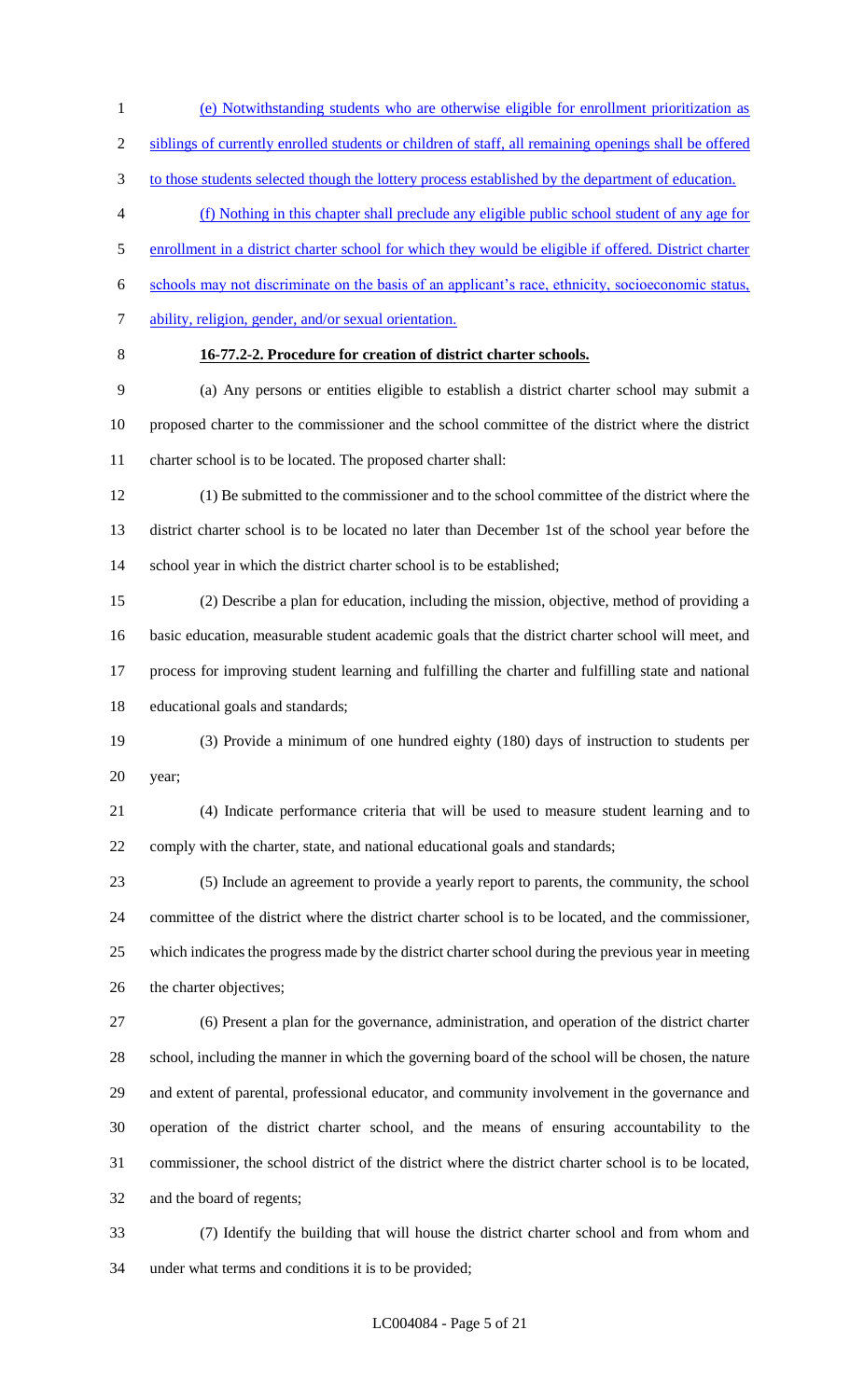(8) Describe what support services will be provided by the school district and under what terms and conditions those services are to be provided, and describe what support services the district charter school will obtain directly from third-parties and, to the extent known, under what terms and conditions those services are to be provided;

 (9) Explain the procedures that will be followed to ensure the health and safety of pupils and staff;

 (10) Describe enrollment procedures including the permissible criteria for admission in accordance with applicable state and federal law and the use of the lottery process approved by the department of education, along with a policy or policies that outline outreach and recruitment programs to encourage the enrollment of a diverse student population;

(11) Explain the student discipline procedures;

 (12) Explain the relationship that will exist between the proposed district charter school and its employees, including the terms and conditions of employment and the qualifications that the employees must meet. Teachers and administrators in district charter schools must be certified pursuant to state law and regulation. Teachers and administrators in district charter schools shall be entitled to prevailing wages and benefits as enjoyed by other public school teachers and administrators within the school district where the district charter school is to be located and to the state teachers' retirement system under chapter 8 of title 36. Employment in a district charter school shall be considered "service" as that term is defined in chapter 16 of this title. All employees and prospective employees of a district charter school shall be deemed to be public school employees, having the same rights, including retirement, under Rhode Island and federal law as employees and prospective employees at a non-chartered public school.

 (13) Identify with particularity the state statutes, state regulations, and school district rules from which variances are sought in order to facilitate operation of the district charter school. Explain the reasons for each variance and the alternative method by which the concern that gave rise to the regulation or provision will be addressed;

 (14) The proposed charter shall set forth those provisions of the collective bargaining agreement which will not be applicable to that district charter school subject to agreement by the parties to the collectively bargaining agreement;

 (15) Provide a financial plan including a proposed budget for the term of the charter, and an annual audit of the financial and administrative operations of the district charter school, and the manner in which the funds allocated to the district charter school will be managed and disbursed; (16) Provide procedures by which teaching personnel and parents can legally challenge

34 decisions of the governing board of the school which do not conform to the school's charter; and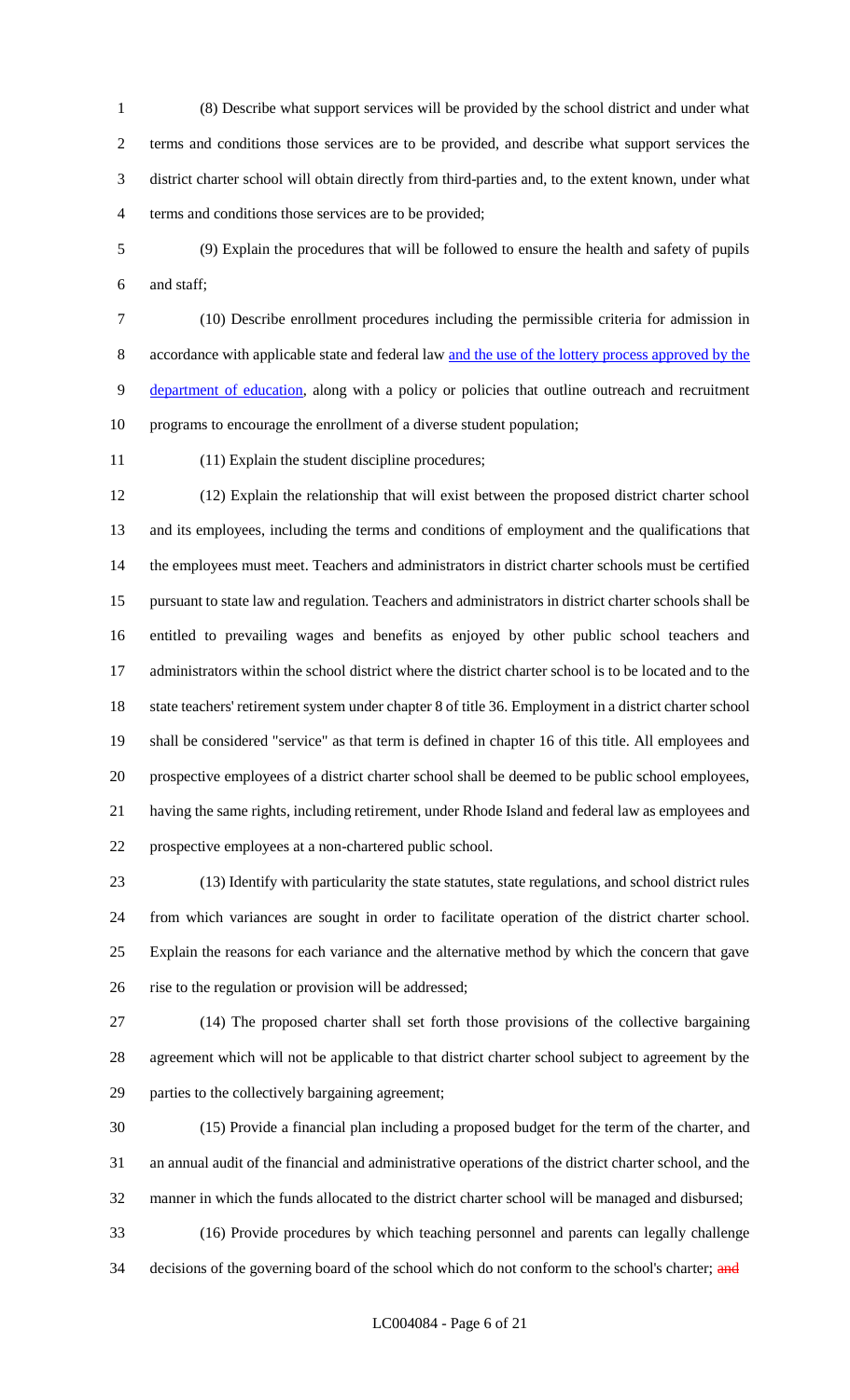- 
- (17) Provide a copy of the proposed bylaws of the district charter school; and

 (18) Provide a detailed copy of the district charter school's lottery and enrollment process, including but not limited to, the offer and acceptance process, the right to refuse an offer and the effect of siblings not attending the school.

 (b) In those instances where a charter is being sought for an existing public school, the proposed charter must receive the affirmative votes of two-thirds (2/3) of the teachers assigned to the school prior to implementation. If approved by the faculty, the proposed charter shall be voted on by the parents or legal guardians of each student assigned to the school, with one vote being cast for each student. To be adopted by the parents, the proposed charter must receive the affirmative votes of parents or legal guardians representing a majority of all the students assigned to the school. (c) In those instances where a charter is being sought for a newly created district charter school, the proposed charter must receive the affirmative support of a number of certified teachers employed within the school district where the district charter school is to be located at least equal to two-thirds (2/3) of the number of teachers that will be required to staff the proposed district charter school. The teachers who affirmatively support the proposed charter must state their desire to transfer to the district charter school, once established, and to teach under the terms of the charter. To demonstrate parental support within the school district, the charter must receive the affirmative support of parents or legal guardians representing a number of students currently enrolled in the school district equal to at least one-half (1/2) of the number of students who would be needed to attend the proposed district charter school. The parents or guardians must state their desire to have their children transfer to the district charter school, once established, and to be educated under the terms of the charter. The charter may then be presented by the commissioner to the board of regents for its approval. The charter shall set forth those provisions of state statute, regulation, and school district rules which will not be applicable to that district charter school

 (d) By approval of the charter upon the recommendation of the commissioner, the board of regents will be deemed to have authorized all necessary variances from law and regulation enumerated in the charter. Should the need for relief from the operation of additional provisions of 28 law and/or contract become apparent subsequent to implementation of the charter, a variance may be obtained by an affirmative vote of two-thirds (2/3) of the teachers then assigned to the school, agreement by all parties to the collective bargaining agreement and by an affirmative vote of the board of regents upon a recommendation of the commissioner.

**16-77.2-4. Revocation of the charter of a district charter school.**

 (a) The board of regents may revoke the charter of a district charter school at any time, pursuant to § 16-77-5.1, if the school: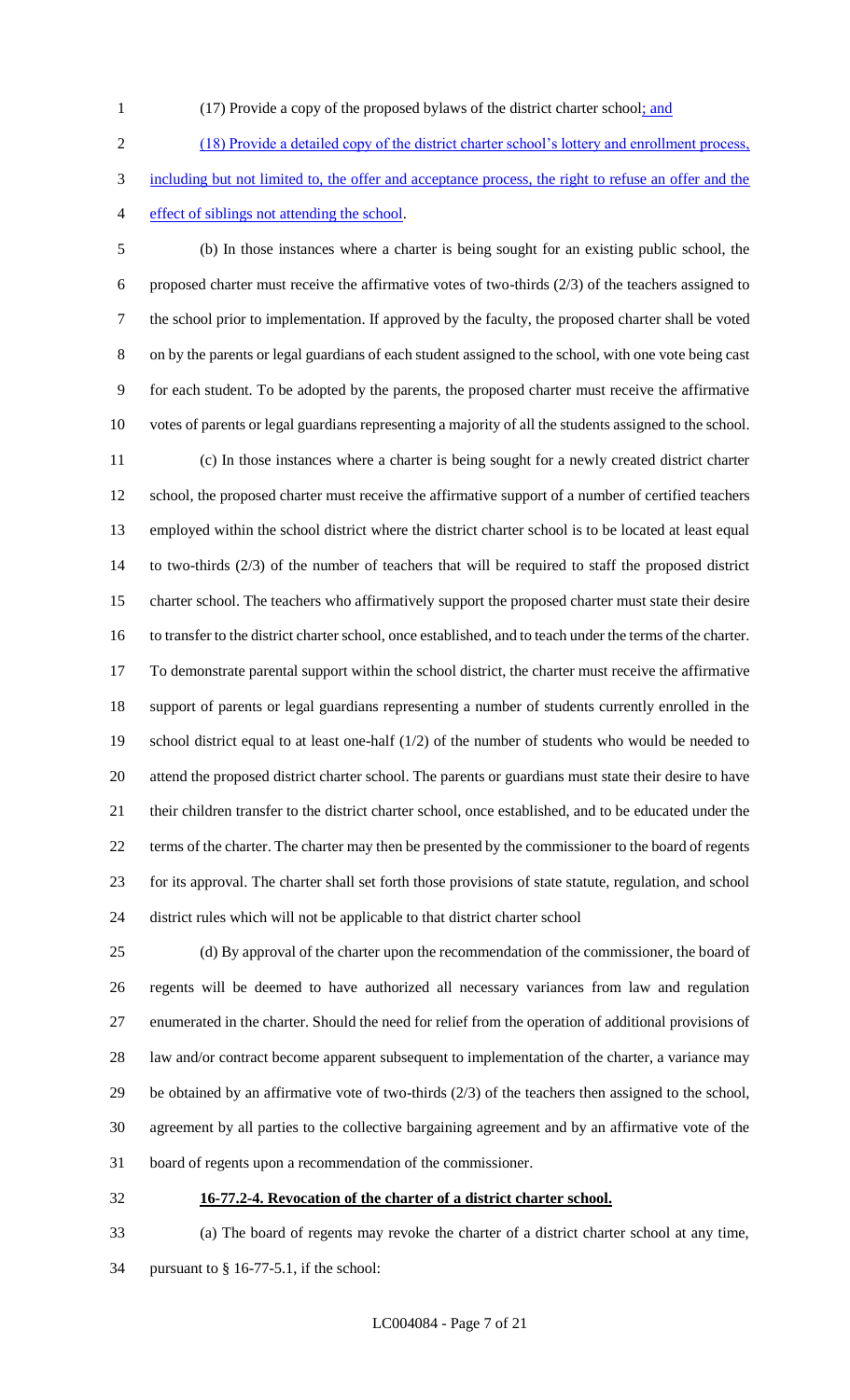| $\mathbf{1}$   | (1) Materially violates any of the provisions contained in the charter;                            |
|----------------|----------------------------------------------------------------------------------------------------|
| $\overline{2}$ | (2) Fails to meet or pursue the educational objectives contained in the charter;                   |
| 3              | (3) Fails to comply with fiscal accountability procedures as specified in the charter;             |
| $\overline{4}$ | (4) Violates provisions of law that have not been granted variance by the board of regents;        |
| 5              | $\Theta$ <b>F</b>                                                                                  |
| 6              | (5) Fails to base its offer of enrollment on criteria prescribed by $\S$ 16-77.2-1(e);             |
| $\tau$         | (6) Bases its offer of enrollment on criteria that is not in accordance with state or federal      |
| $8\,$          | law; or                                                                                            |
| 9              | $\frac{5(7)}{2}$ After three (3) consecutive years of operation, is not a "high-performing charter |
| 10             | school," defined as a charter public school that has demonstrated overall success, including: (i)  |
| 11             | Substantial progress in improving student achievement and (ii) The management and leadership       |
| 12             | necessary to establish a thriving, financially viable charter public school.                       |
| 13             | (b) After denying or prior to non-renewing or revoking a charter, the department of                |
| 14             | elementary and secondary education will hold a hearing on the issues in controversy under § 16-    |
| 15             | $39-1.$                                                                                            |
| 16             | 16-77.2-7. Portions of title 16 applicable to district charter schools.                            |
| 17             | The following provisions of this title shall be binding on district charter schools and may        |
| 18             | not be waived by the commissioner under § 16-77.2-3:                                               |
| 19             | $(1)$ Section 16-2-2 (minimum length of school year);                                              |
| 20             | $(2)$ Section 16-2-17 (right to a safe school);                                                    |
| 21             | (3) Section 16-8-10 (federal funds for school lunch);                                              |
| 22             | (4) Section 16-11-1 (certification of public school teachers);                                     |
| 23             | (5) Section 16-12-3 (duty to cultivate principles of morality);                                    |
| 24             | (6) Section 16-12-10 (immunity for report of suspected substance abuse);                           |
| 25             | (7) Chapter 13 (teachers' tenure);                                                                 |
| 26             | (8) Chapter 16 (teachers' retirement);                                                             |
| 27             | (9) Section 16-19-1 (compulsory attendance);                                                       |
| 28             | (10) Section 16-20-1 (school holidays enumerated);                                                 |
| 29             | $(11)$ Sections 16-21-3 and 16-21-4 (fire safety);                                                 |
| 30             | (12) Sections 16-21-10, 16-21-14, and 16-21-16 (health screenings);                                |
| 31             | $(13)$ Section 16-22-9 (uniform testing);                                                          |
| 32             | (14) Section 16-24-2 (regulations of state board);                                                 |
| 33             | (15) Section 16-38-1 (discrimination because of race or age);                                      |
| 34             | (16) Section 16-38-1.1 (discrimination because of sex);                                            |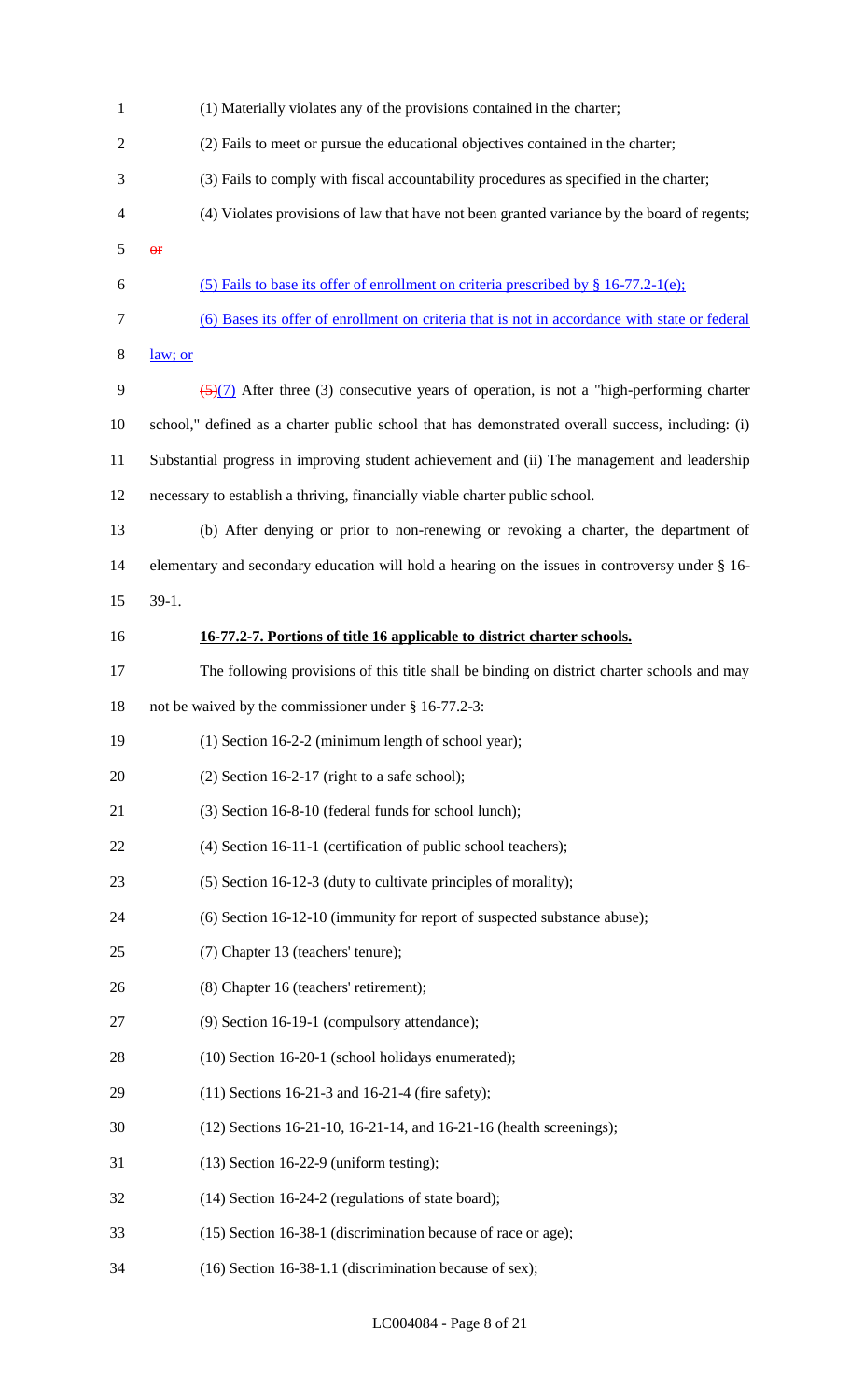| $\mathbf{1}$     | $(17)$ Section 16-38-2 (immunizations);                                                                  |
|------------------|----------------------------------------------------------------------------------------------------------|
| $\overline{2}$   | $(18)$ Section 16-38-4 (exclusive club);                                                                 |
| 3                | (19) Section 16-38-6 (commercial activities prohibited);                                                 |
| 4                | (20) Section 16-38-9 (misconduct of school officers);                                                    |
| 5                | (21) Section 16-38-10 (power of officials to visit schools);                                             |
| 6                | (22) Section 16-39-1 (appeal of matters of dispute to commissioner);                                     |
| 7                | (23) Section 16-39-2 (appeal of school committee actions to commissioner);                               |
| 8                | $(24)$ Section 16-39-3 (appeal to state board);                                                          |
| 9                | (25) Section 16-39-3.1 (enforcement of final decision);                                                  |
| 10               | (26) Section 16-39-3.2 (interim protective orders);                                                      |
| 11               | (27) Section 16-39-8 (subpoena power of commissioner);                                                   |
| 12               | $(28)$ Section 16-40-16 (student records);                                                               |
| 13               | (29) Section 16-71-1 (Educational Record Bill of Rights Act).                                            |
| 14               | (30) Chapter 16-21-21.1 (Penalties for drug, alcohol or weapons offenses);                               |
| 15               | (31) Chapter 16-21.5 (Student interrogations); and                                                       |
| 16               | $(32)$ Section 16-1-5(20) (lottery process).                                                             |
| 17               | SECTION 4. Chapter 16-77.2 of the General Laws entitled "District Charter School [See                    |
| 18               | Title 16 Chapter 97 - The Rhode Island Board of Education Act]" is hereby amended by adding              |
| 19               | thereto the following section:                                                                           |
| 20               | 16-77.2-3.1. Enrollment process.                                                                         |
| 21               | (a) Upon completion of its annual lottery process each district charter school shall notify              |
| 22               | the department of education of the results and the district charter school shall offer enrollments       |
| 23               | according to its approved charter to those students selected in the random lottery.                      |
| 24               | (b) A student may choose to accept the offer, or reject said offer to enroll.                            |
| 25               | (1) In the event a student rejects the invitation to enroll, another student shall be selected           |
| 26               | from the waitlist, pursuant to the district charter school's approved charter, until all available slots |
| 27               | for students are filled.                                                                                 |
| 28               | (c) Nothing in this section shall preclude a district charter school from enrolling students             |
| 29               | who are otherwise eligible for enrollment prioritization as siblings of currently enrolled students or   |
| 30               | children of staff.                                                                                       |
| 31               | SECTION 5. Sections 16-77.3-1, 16-77.3-2, 16-77.3-4 and 16-77.3-7 of the General Laws                    |
| 32               | in Chapter 16-77.3 entitled "Independent Charter Schools [See Title 16 Chapter 97 - The Rhode            |
| 33               | Island Board of Education Act]" are hereby amended to read as follows:                                   |
| $\sim$ $\lambda$ |                                                                                                          |

**16-77.3-1. Entities eligible to apply to become independent charter schools.**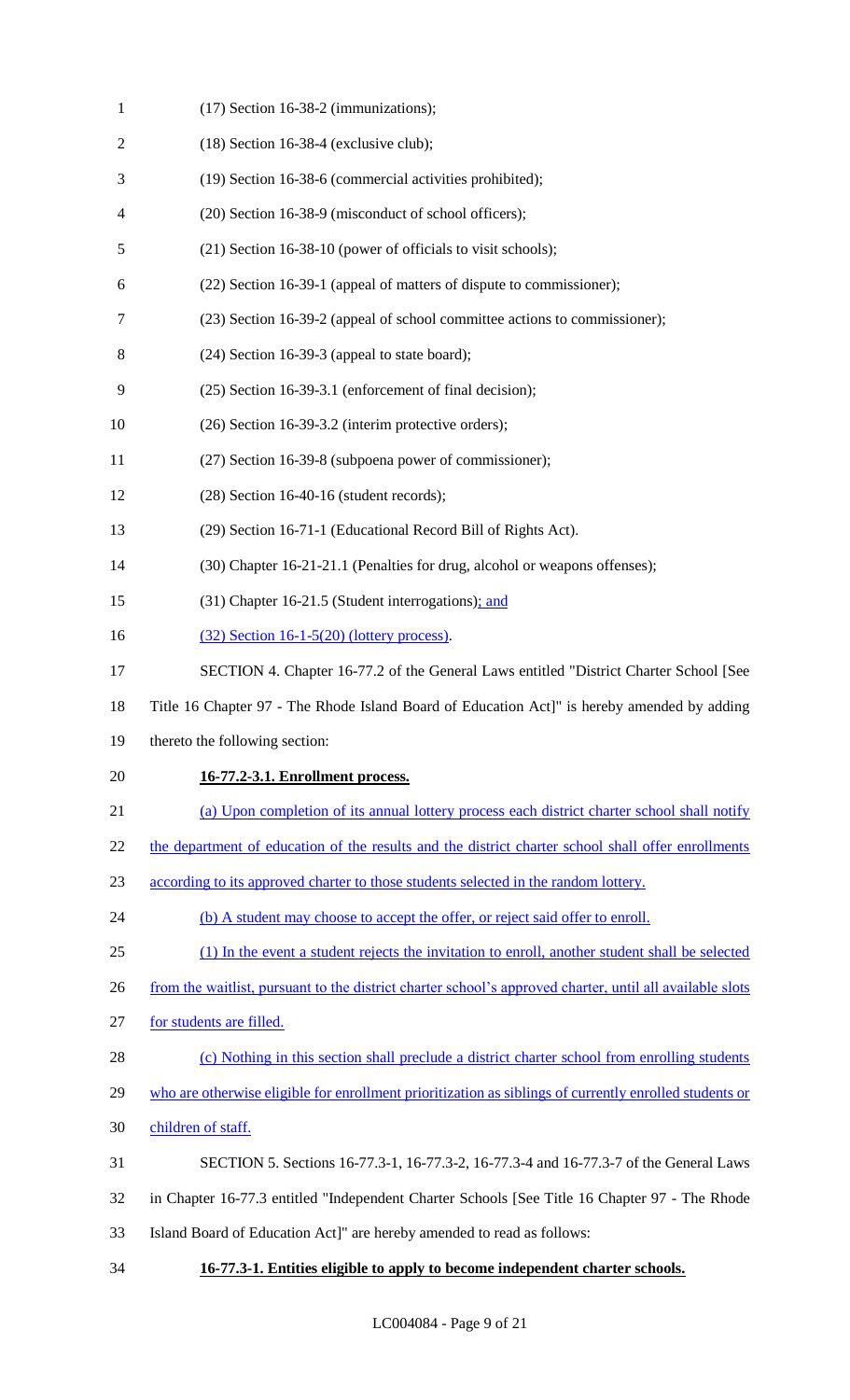(a) Persons or entities eligible to submit an application to establish an independent charter

school shall be limited to:

 (1) Rhode Island nonprofit organizations provided that these nonprofit organizations shall have existed for at least two (2) years and must exist for a substantial reason other than to operate a school; or

(2) Colleges or universities within the State of Rhode Island.

 (b) No child shall be required to attend an independent charter school nor shall any teacher be required to teach in an independent charter school. The sending school district shall make accommodations for those students who wish to participate to transfer into an independent charter 10 school as space permits. If the total number of students who are eligible to attend and apply to an 11 independent charter school is greater than the number of spaces available, the independent charter 12 school shall conduct a lottery to determine which students shall be admitted.

 (c) Notwithstanding students who are otherwise eligible for enrollment prioritization as 14 siblings of currently enrolled students or children of staff, all remaining openings shall be offered

15 to those students selected though the lottery process established by the department of education.

16 (d) Nothing in this chapter shall preclude any eligible public school student of any age for

17 enrollment in an independent charter school for which they would be eligible if offered.

18 Independent charter schools may not discriminate on the basis of an applicant's race, ethnicity,

- socioeconomic status, ability, religion, gender, and/or sexual orientation.
- 

## **16-77.3-2. Procedure for creation and expansion of independent charter schools.**

 (a) Any persons or entities eligible to establish an independent charter public school may submit a proposed charter, or an amendment to a charter for an expansion, to the commissioner. For purposes of this chapter, "expansion" shall be an increase in total enrollment; an increase in the grade levels previously authorized in the charter, or the addition of a school district to the catchment area. The proposed charter shall:

- (1) Be submitted to the commissioner no later than December 1st of the school year before
- the school year in which the independent charter school is to be established;

 (2) Describe a plan for education, including the mission, objective, method of providing a basic education, measurable student academic goals that the independent charter school will meet, and process for improving student learning and fulfilling the charter and fulfilling state and national educational goals and standards;

 (3) Provide a minimum of one hundred eighty (180) days of instruction to students per year;

(4) Indicate performance criteria that will be used to measure student learning and to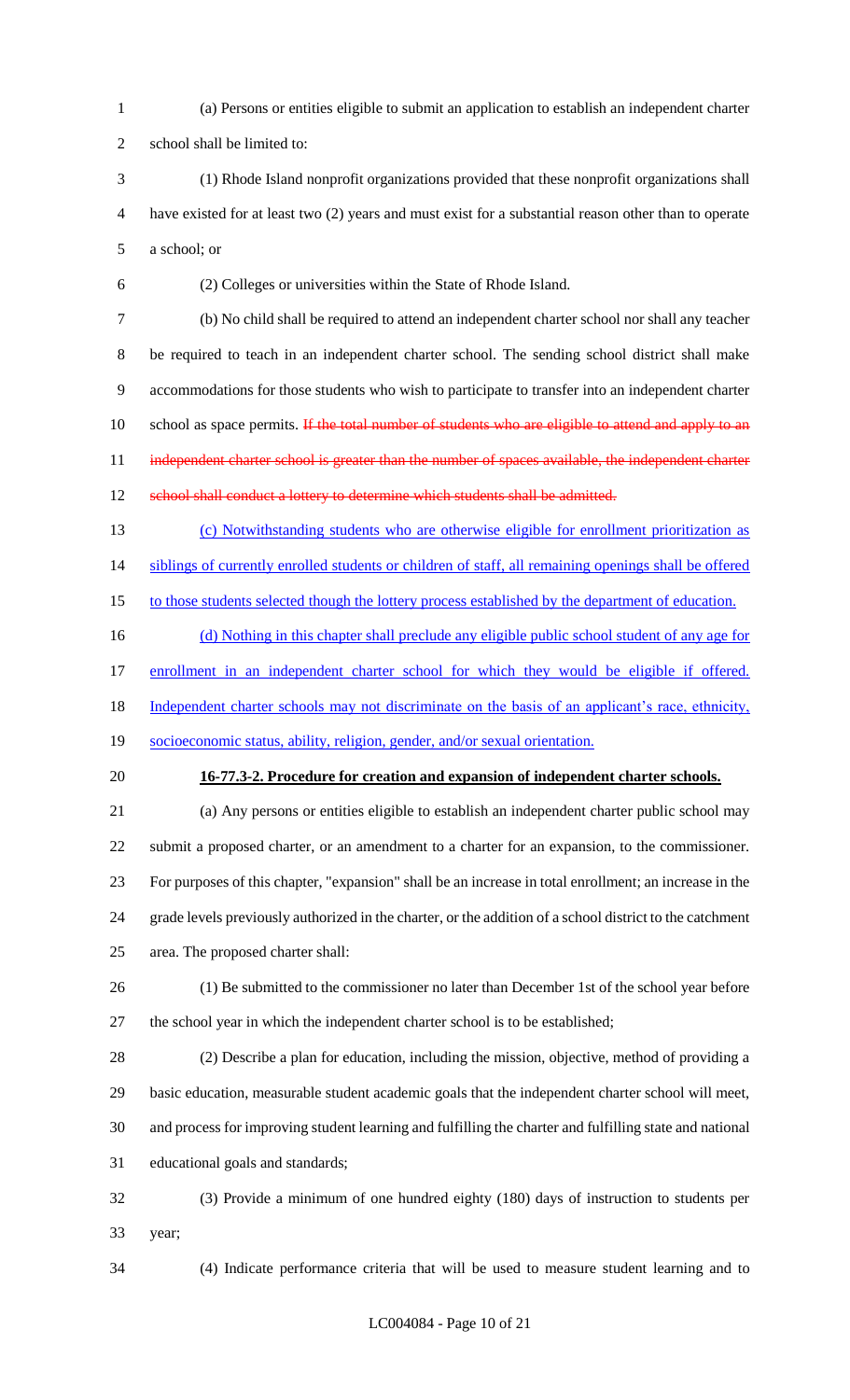comply with the charter, state, and national educational goals and standards;

 (5) Include an agreement to provide a yearly report to parents, the community, the sending school districts, and the commissioner, that indicates the progress made by the independent charter school during the previous year in meeting the charter objectives;

 (6) Present a plan for the governance, administration, and operation of the independent charter school, including the manner in which the governing board of the school will be chosen, the nature and extent of parental, professional educator, and community involvement in the governance and operation of the independent charter school, and the means of ensuring accountability to the commissioner, the sending school districts, and the council on elementary and secondary education;

 (7) Identify the building that will house the independent charter school and from whom, 12 and under what terms and conditions, it is to be provided;

 (8) Describe what support services will be provided by the sending school district(s), and under what terms and conditions those services are to be provided, and describe what support services the independent charter school will obtain directly from third parties and, to the extent known, under what terms and conditions those services are to be provided;

 (9) Explain the procedures that will be followed to ensure the health and safety of pupils 18 and staff;

 (10) Describe enrollment procedures, including the permissible criteria for admission in 20 accordance with applicable state and federal law and the use of the lottery process approved by the 21 department of education, along with a policy, or policies, that outline outreach and recruitment programs to encourage the enrollment of a diverse student population;

(11) Explain the student discipline procedures;

 (12) Explain the relationship that will exist between the proposed independent charter school and its employees, including the terms and conditions of employment and the qualifications that the employees must meet. Teachers and administrators in independent charter schools must be certified pursuant to state law and regulation. Teachers and administrators in independent charter schools shall be entitled to prevailing wages and benefits as enjoyed by other Rhode Island public school teachers and administrators. Employment in an independent charter school shall be considered "service" as that term is defined in chapter 16 of this title for purposes of determining the appropriate step on a salary schedule for certified personnel. Employment in an independent charter school can be considered "service" as that term is defined in chapter 16 of this title for determining status in the teachers' retirement system. All employees, and prospective employees of an independent charter school shall be deemed to be public school employees, having the same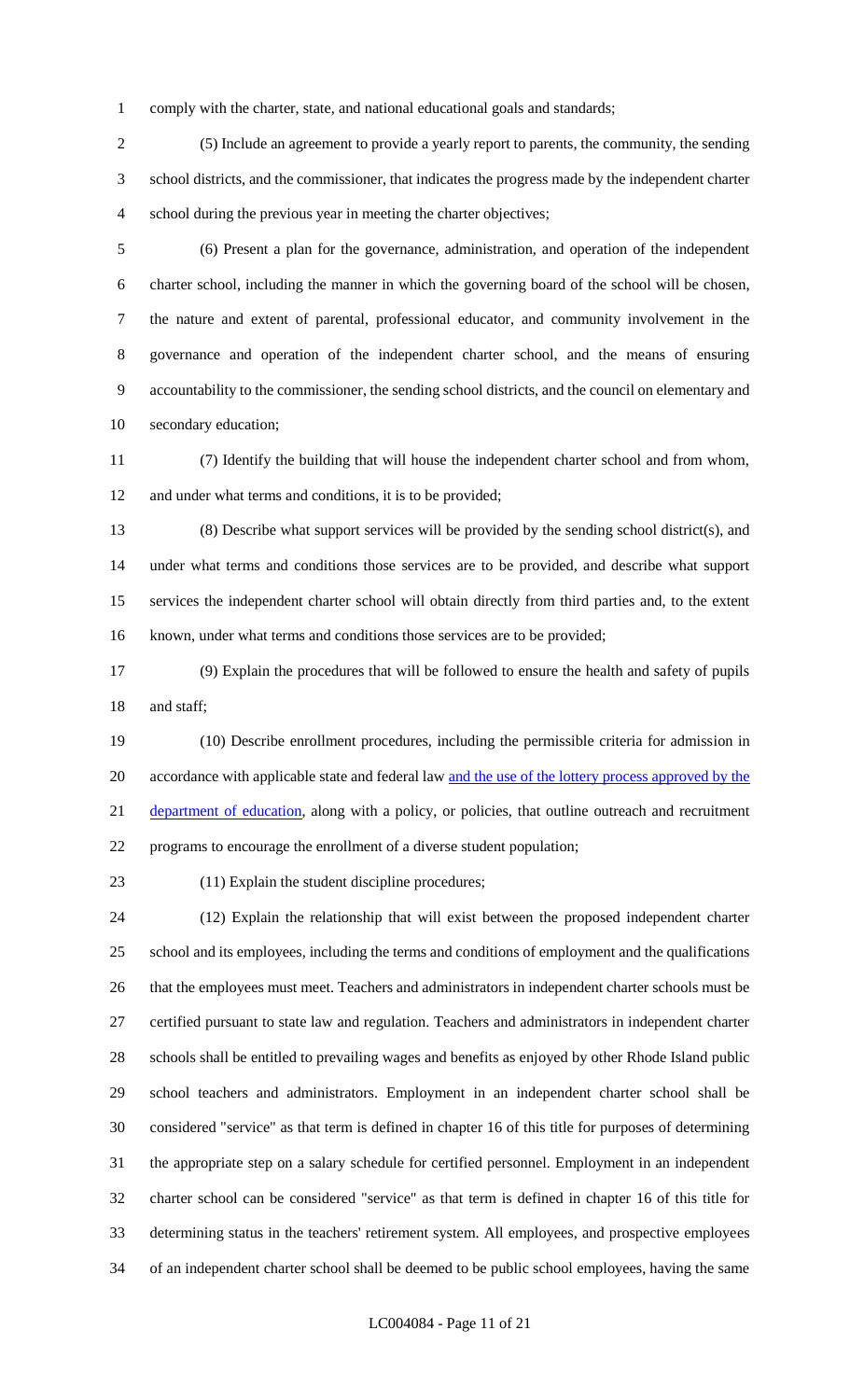rights under Rhode Island and federal law as employees, and prospective employees at a non-chartered public school;

 (13) Identify, with particularity, the state statutes, state regulations, and sending school district(s) rules from which variances are sought in order to facilitate operation of the independent charter school. Explain the reasons for each variance and the alternative method by which the concern that gave rise to the regulation or provision will be addressed;

 (14) Provide a financial plan, including a proposed budget for the term of the charter, and an annual audit of the financial and administrative operations of the independent charter school, and the manner in which the funds allocated to the independent charter school will be managed and disbursed;

 (15) Provide procedures by which teaching personnel and parents can legally challenge decisions of the governing board of the school that do not conform to the school's charter;

13 (16) Provide a copy of the proposed bylaws of the independent charter school; and

 (17) Provide written support from town or city council(s) in the proposed catchment area 15 if required pursuant to  $§$  16-77-5.1; and

16 (18) Provide a detailed copy of the independent charter school's lottery and enrollment 17 process, including but not limited to, the offer and acceptance process, the right to refuse an offer 18 and the effect of siblings not attending the school.

 (b) Any nonprofit organization that seeks to establish an independent charter school must submit its financial records and financial plan for operating the school to the auditor general, who shall review the records, the financial plan, and the financial integrity of the organization. At the time of submission of a proposed charter, the financial records and financial recordkeeping system of the nonprofit organization and the proposed financial plan for the independent charter school shall be reviewed by the auditor general and the auditor general shall, while the proposed charter is being considered for preliminary approval by the council on elementary and secondary education, provide an initial determination to the council on elementary and secondary education, the commissioner, and the speaker of the house of representatives and the president of the senate indicating that the auditor general is satisfied that the nonprofit organization is financially responsible. Final approval for operation of the independent charter school shall not be granted by the council on elementary and secondary education until the auditor general has approved the financial plan and financial-record keeping system and is satisfied that the nonprofit organization is financially responsible. The auditor general shall notify the council on elementary and secondary education, the commissioner, the president of the senate, and the speaker of the house of representatives of the findings. During the year immediately preceding the September in which the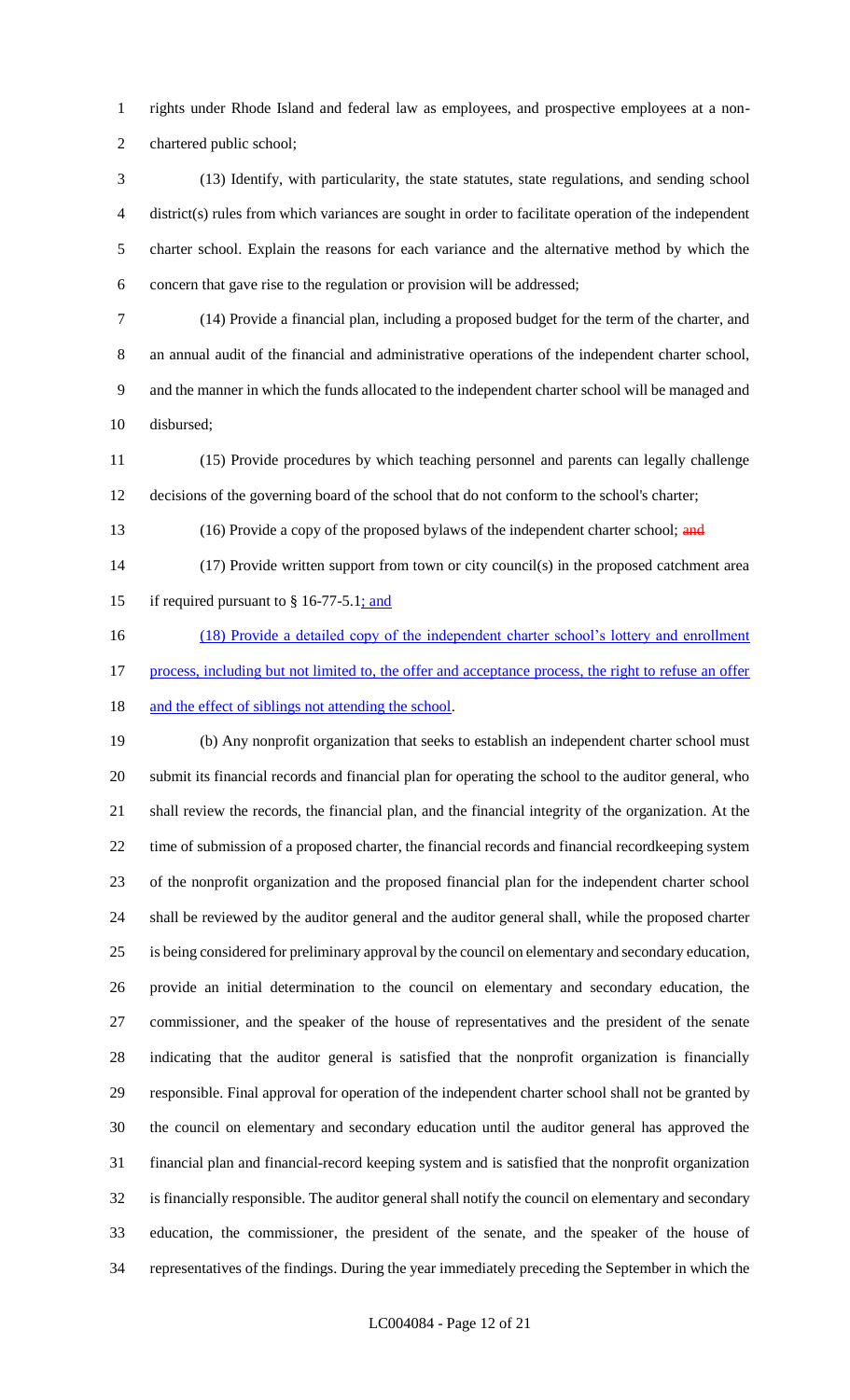independent charter school is to begin operation, the charter applicant shall make any additional submissions to the auditor general prescribed by the auditor general in the initial determination. Additional submissions during the year prior to the September in which the independent charter school is to begin operation shall include, but not be limited to evidence submitted to the auditor general, not later than June 1st prior to the opening of the independent charter school, of the existence of an agreement, option for lease or purchase, lease agreement, or purchase agreement, contingent upon general assembly funding, for a facility in which the independent charter school will operate in its first year of operation. The auditor general shall have the authority to review independent charter schools affiliated with nonprofit organizations on an annual basis or require the school to have an annual, certified audit in accordance with the same federal and state standards that are applicable to local public school districts. If, as a result of any annual audit, the auditor general believes there are financial irregularities, the auditor general shall withdraw the original approval and the council on elementary and secondary education shall withdraw its approval for the independent charter school to continue operation. **16-77.3-4. Revocation of the charter of an independent charter school.** (a) The board of regents may revoke the charter of an independent charter school at any 17 time, pursuant to § 16-77-5.1, if the school: (1) Materially violates any provision contained in the charter; (2) Fails to meet or pursue the educational objectives contained in the charter; (3) Fails to comply with fiscal accountability procedures as specified in the charter; (4) Violates provisions of law that have not been granted variance by the board of regents; or 23 (5) Fails to base its offer of enrollment on criteria prescribed by § 16-77.3-1(c); (6) Bases its offer of enrollment on criteria that is not in accordance with state or federal law; or  $\frac{5(7)}{2}$  After three (3) consecutive years of operation, is not a "high-performing charter school," defined as a charter public school that has demonstrated overall success, including: (i) Substantial progress in improving student achievement and (ii) The management and leadership necessary to establish a thriving, financially viable charter public school. (b) After denying or prior to non-renewing or revoking a charter, the department of elementary and secondary education will hold a hearing on the issues in controversy under § 16- 39-1. **16-77.3-7. Portions of title 16 applicability to independent charter schools.** The following provisions of this title shall be binding on independent charter schools and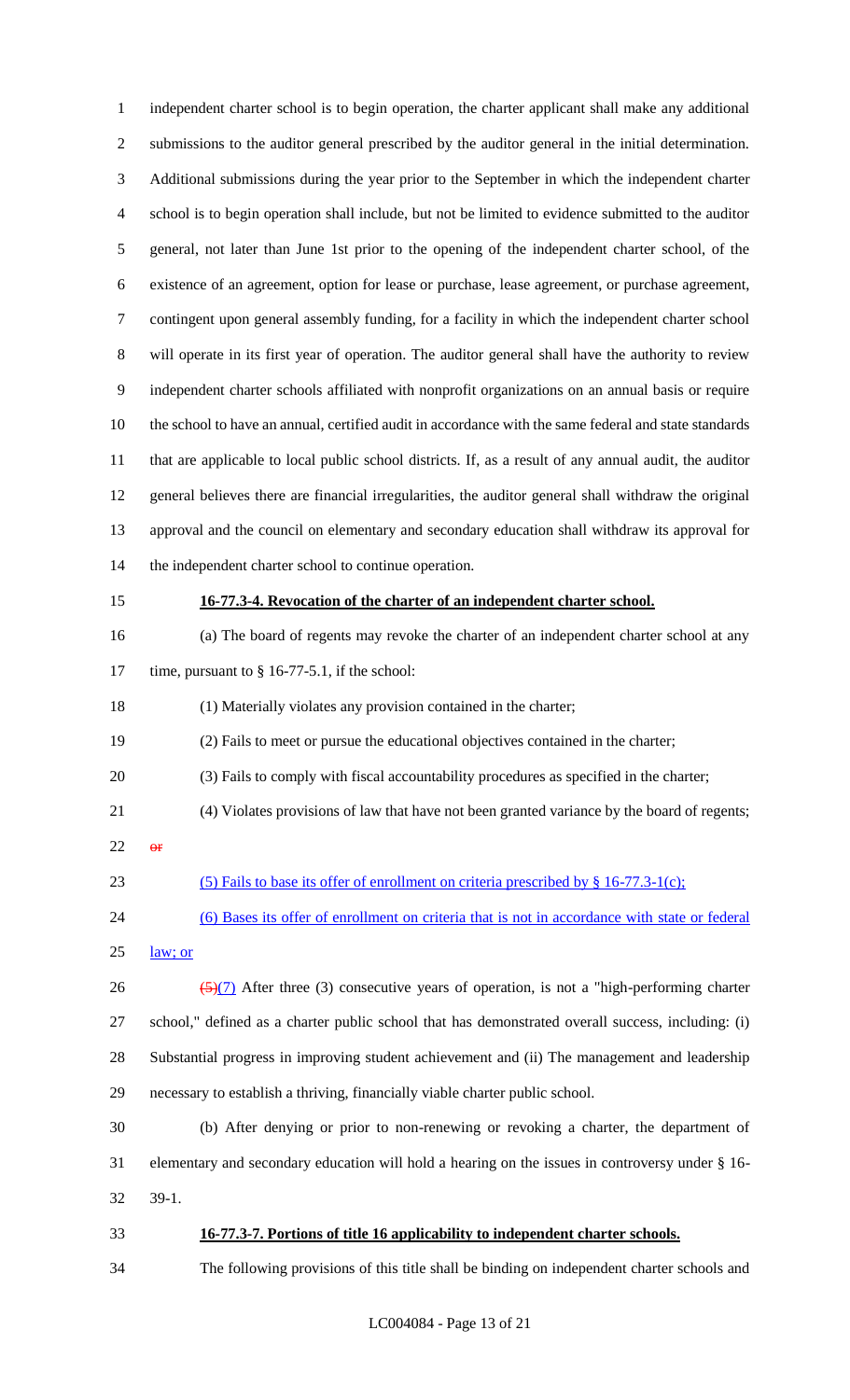| $\mathbf{1}$             | may not be waived by the commissioner under $\S$ 16-77.3-3:                   |
|--------------------------|-------------------------------------------------------------------------------|
| $\overline{2}$           | (1) Section 16-2-2 (minimum length of school year);                           |
| 3                        | $(2)$ Section 16-2-17 (right to a safe school);                               |
| $\overline{\mathcal{A}}$ | (3) Section 16-8-10 (federal funds for school lunch);                         |
| 5                        | (4) Section 16-11-1 (certification of public school teachers);                |
| 6                        | (5) Section 16-12-3 (duty to cultivate principles of morality);               |
| 7                        | (6) Section 16-12-10 (immunity for report of suspected substance abuse);      |
| 8                        | (7) Chapter 13 (teachers' tenure);                                            |
| 9                        | (8) Chapter 16 (teachers' retirement);                                        |
| 10                       | (9) Section 16-19-1 (compulsory attendance);                                  |
| 11                       | (10) Section 16-20-1 (school holidays enumerated);                            |
| 12                       | $(11)$ Sections 16-21-3 and 16-21-4 (fire safety);                            |
| 13                       | (12) Sections 16-21-10, 16-21-14, and 16-21-16 (health screenings);           |
| 14                       | $(13)$ Section 16-22-9 (uniform testing);                                     |
| 15                       | (14) Section 16-24-2 (regulations of state board);                            |
| 16                       | (15) Section 16-38-1 (discrimination because of race or age);                 |
| 17                       | (16) Section 16-38-1.1 (discrimination because of sex);                       |
| 18                       | $(17)$ Section 16-38-2 (immunizations);                                       |
| 19                       | $(18)$ Section 16-38-4 (exclusive club);                                      |
| 20                       | (19) Section 16-38-6 (commercial activities prohibited);                      |
| 21                       | (20) Section 16-38-9 (misconduct of school officers);                         |
| 22                       | (21) Section 16-38-10 (power of officials to visit schools);                  |
| 23                       | (22) Section 16-39-1 (appeal of matters of dispute to commissioner);          |
| 24                       | (23) Section 16-39-2 (appeal of school committee actions to commissioner);    |
| 25                       | $(24)$ Section 16-39-3 (appeal to state board);                               |
| 26                       | (25) Section 16-39-3.1 (enforcement of final decision);                       |
| 27                       | (26) Section 16-39-3.2 (interim protective orders);                           |
| 28                       | (27) Section 16-39-8 (subpoena power of commissioner);                        |
| 29                       | $(28)$ Section 16-40-16 (student records);                                    |
| 30                       | (29) Section 16-71-1 (Educational Record Bill of Rights Act);                 |
| 31                       | (30) Section 16-21-21.1 (penalties for drug, alcohol or weapons offense); and |
| 32                       | (31) Chapter 16-21.5 (student interrogations); and                            |
| 33                       | $(32)$ Section 16-1-5(20) (lottery process).                                  |
| 34                       |                                                                               |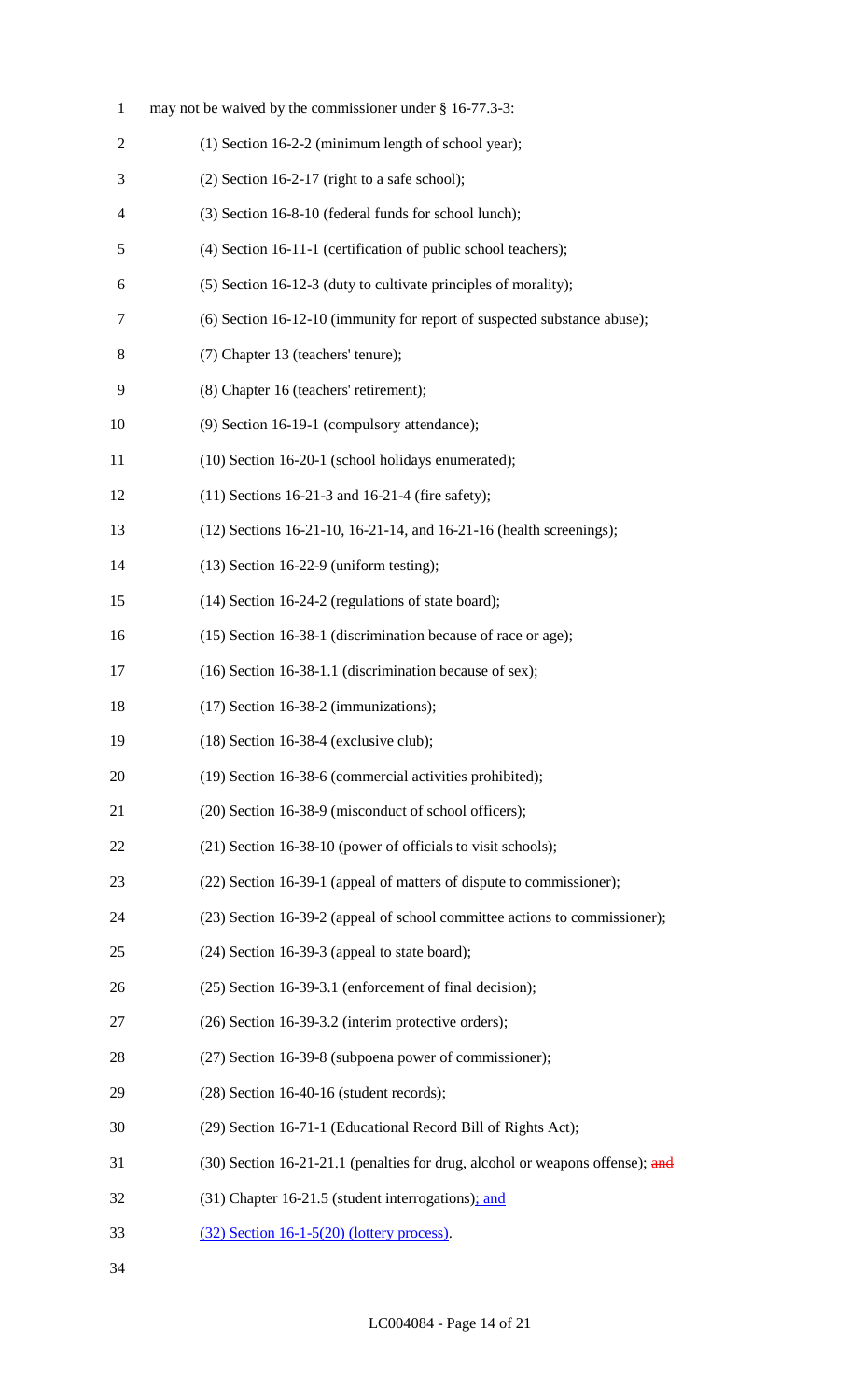SECTION 6. Chapter 16-77.3 of the General Laws entitled "Independent Charter Schools

[See Title 16 Chapter 97 - The Rhode Island Board of Education Act]" is hereby amended by adding

thereto the following section:

**16-77.3-3.1. Enrollment process.** 

(a) Upon completion of its annual lottery process each independent charter school shall

notify the department of education of the results and the independent charter school shall offer

enrollments according to its approved charter to those students selected in the random lottery.

(b) A student may choose to accept the offer, or reject said offer to enroll.

(1) In the event a student rejects the invitation to enroll, another student shall be selected

from the waitlist, pursuant to the independent charter school's approved charter, until all available

11 slots for students are filled.

- (c) Nothing in this section shall preclude an independent charter school from enrolling 13 students who are otherwise eligible for enrollment prioritization as siblings of currently enrolled students or children of staff.
- SECTION 7. Sections 16-77.4-1, 16-77.4-2, 16-77.4-4 and 16-77.4-7 of the General Laws in Chapter 16-77.4 entitled "Mayoral Academies [See Title 16 Chapter 97 - The Rhode Island Board of Education Act]" are hereby amended to read as follows:
- 

# **16-77.4-1. Entities eligible to apply to become, or for the expansion of, a mayoral academy.**

 (a) A "mayoral academy" means a charter school created by a mayor of any city or town within the State of Rhode Island, acting by, or through, a nonprofit organization established for said purpose (regardless of the time said nonprofit organization is in existence), that enrolls students from more than one city or town, including both urban and non-urban communities, and that offers an equal number of enrollments to students on a lottery basis; provided, further, that such mayoral academies shall have a board of trustees or directors that is comprised of representatives from each included city or town and is chaired by a mayor of an included city or town. The mayor from each city or town, or in the absence of a mayor, the city or town council via a resolution or ordinance, shall approve the participation in the mayoral academy's catchment area for a proposed charter or an amendment to a charter for expansion. For purposes of this chapter, the term "mayor" shall include any elected town administrator.

 (b) No child shall be required to attend a mayoral academy, nor shall any teacher be required to teach in a mayoral academy. The school committee of the district in which a mayoral academy is located shall make accommodations to facilitate the transfer of students who do not wish to participate in a mayoral academy into other public schools. It shall also make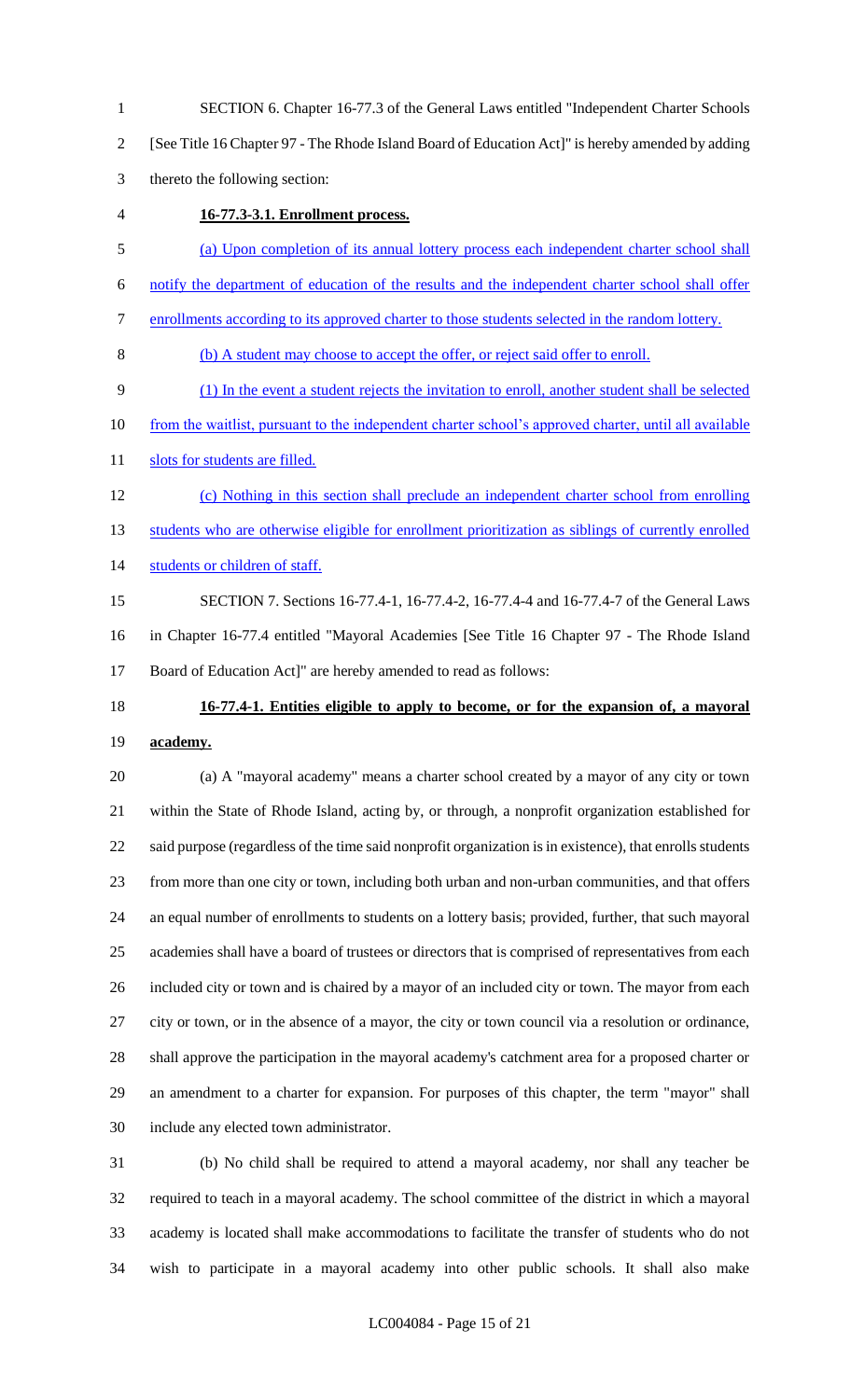accommodations for those students who wish to transfer into the mayoral academy as space 2 permits. If the total number of students who are eligible to attend and apply to a mayoral academy is greater than the number of spaces available, the mayoral academy shall conduct a lottery to 4 determine which students shall be admitted.

 (c) Notwithstanding students who are otherwise eligible for enrollment prioritization as siblings of currently enrolled students or children of staff, all remaining openings shall be offered to those students selected though the lottery process established by the department of education.

 (d) Nothing in this chapter shall preclude any eligible public school student of any age for enrollment in a mayoral academy for which they would be eligible if offered. Mayoral academies may not discriminate on the basis of an applicant's race, ethnicity, socioeconomic status, ability, 11 religion, gender, and/or sexual orientation.

## **16-77.4-2. Procedure for creation and expansion of a mayoral academy.**

 (a) Any persons or entities eligible to establish a mayoral academy may submit a proposed charter, or an amendment to a charter for an expansion, to the commissioner. For purposes of this chapter, "expansion" shall be an increase in total enrollment; an increase in the grade levels previously authorized in the charter; or the addition of a school district to the catchment area. The proposed charter shall:

 (1) Be submitted to the commissioner no later than December 1st of the school year before the school year in which the mayoral academy is to be established;

 (2) Describe a plan for education, including the mission, objective, method of providing a basic education, measurable student academic goals that the mayoral academy will meet, and process for improving student learning and fulfilling the charter and fulfilling state and national educational goals and standards;

 (3) Provide a minimum of one hundred eighty (180) days of instruction to students per year;

 (4) Indicate performance criteria that will be used to measure student learning and to comply with the charter, state, and national educational goals and standards;

 (5) Include an agreement to provide a yearly report to parents, the community, the school committee of the sending districts, and the commissioner, that indicates the progress made by the mayoral academy during the previous year in meeting the charter objectives;

 (6) Present a plan for the governance, administration, and operation of the mayoral academy, including the manner in which the governing board of the school will be chosen, the nature and extent of parental, professional educator, and community involvement in the governance and operation of the mayoral academy, and the means of ensuring accountability to the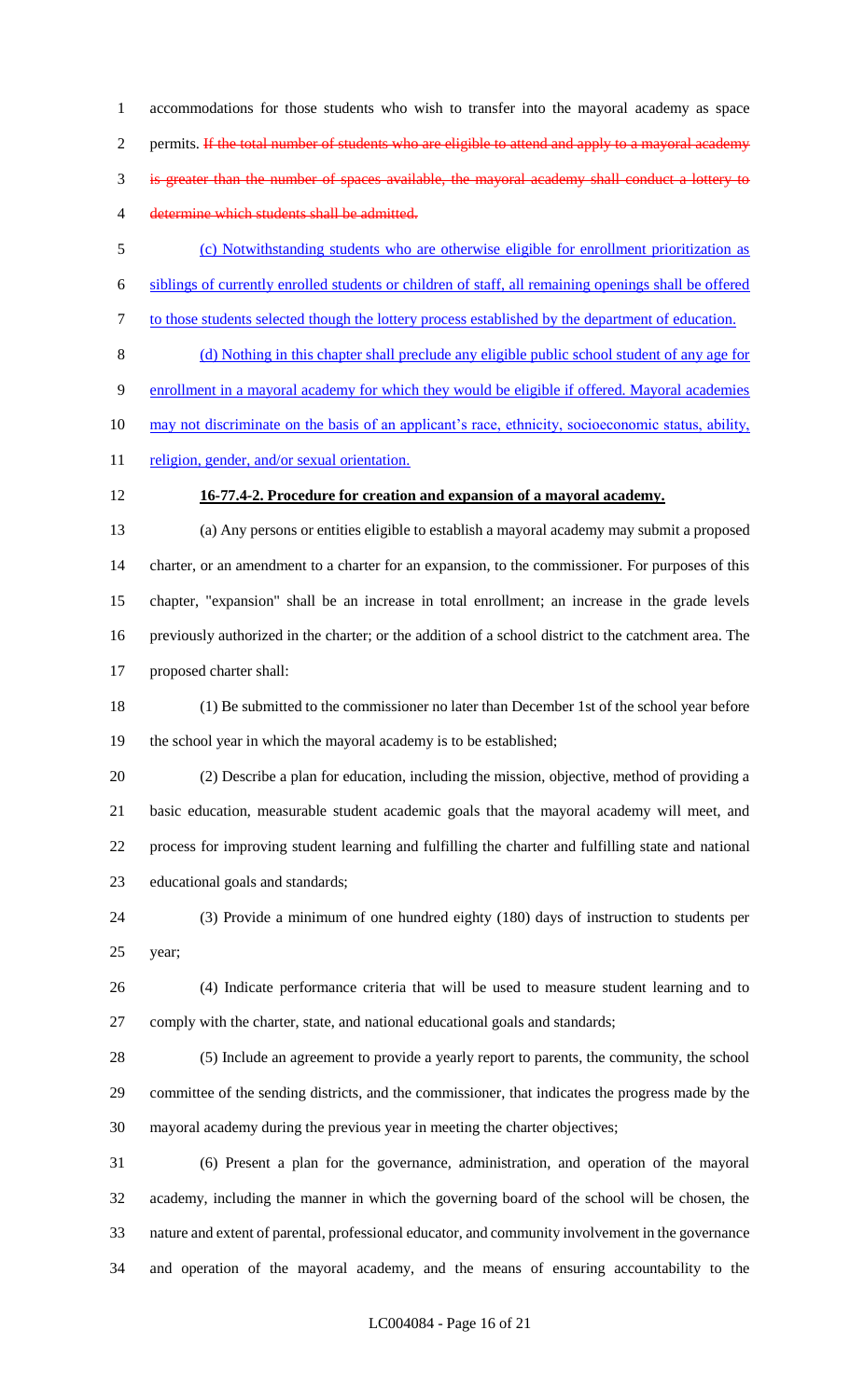commissioner, the sending school district(s), and the council on elementary and secondary

education;

 (7) Identify the building that will house the mayoral academy and from whom and under what terms and conditions it is to be provided;

 (8) Describe what support services will be provided by the sending school district(s) and under what terms and conditions those services are to be provided, and describe what support services the mayoral academy will obtain directly from third parties and, to the extent known, under what terms and conditions those services are to be provided;

 (9) Explain the procedures that will be followed to ensure the health and safety of pupils 10 and staff;

 (10) Describe enrollment procedures, including the permissible criteria for admission in accordance with applicable state and federal law and the use of the lottery process approved by the 13 department of education, along with a policy, or policies, that outline outreach and recruitment programs to encourage the enrollment of a diverse student population;

(11) Explain the student discipline procedures;

 (12) Explain the relationship that will exist between the proposed mayoral academy and its employees, including the terms and conditions of employment and the qualifications that the employees must meet. Teachers and administrators in mayoral academies must be certified pursuant to state law and regulation.

 (13) Each mayoral academy established pursuant to this chapter may, by written notice to the commissioner of elementary and secondary education, elect to have this subsection apply (or not apply) to its teachers, administrators, and employees:

 (i) Teachers and administrators in a mayoral academy shall be entitled to prevailing wages and benefits as enjoyed by other public school teachers and administrators;

 (ii) Teachers and administrators in a mayoral academy shall be entitled to participate in the state teachers' retirement system under chapter 8 of title 36;

 (iii) Employment in a mayoral academy shall be considered "service" as that term is defined in chapter 16 of this title.

 (14) Identify, with particularity, the state laws, state regulations, and school district rules from which variances are sought in order to facilitate operation of the mayoral academy. Explain the reasons for each variance and the alternative method by which the concern that gave rise to the regulation or provision will be addressed;

 (15) Provide a financial plan, including a proposed budget for the term of the charter, and an annual audit of the financial and administrative operations of the mayoral academy, and the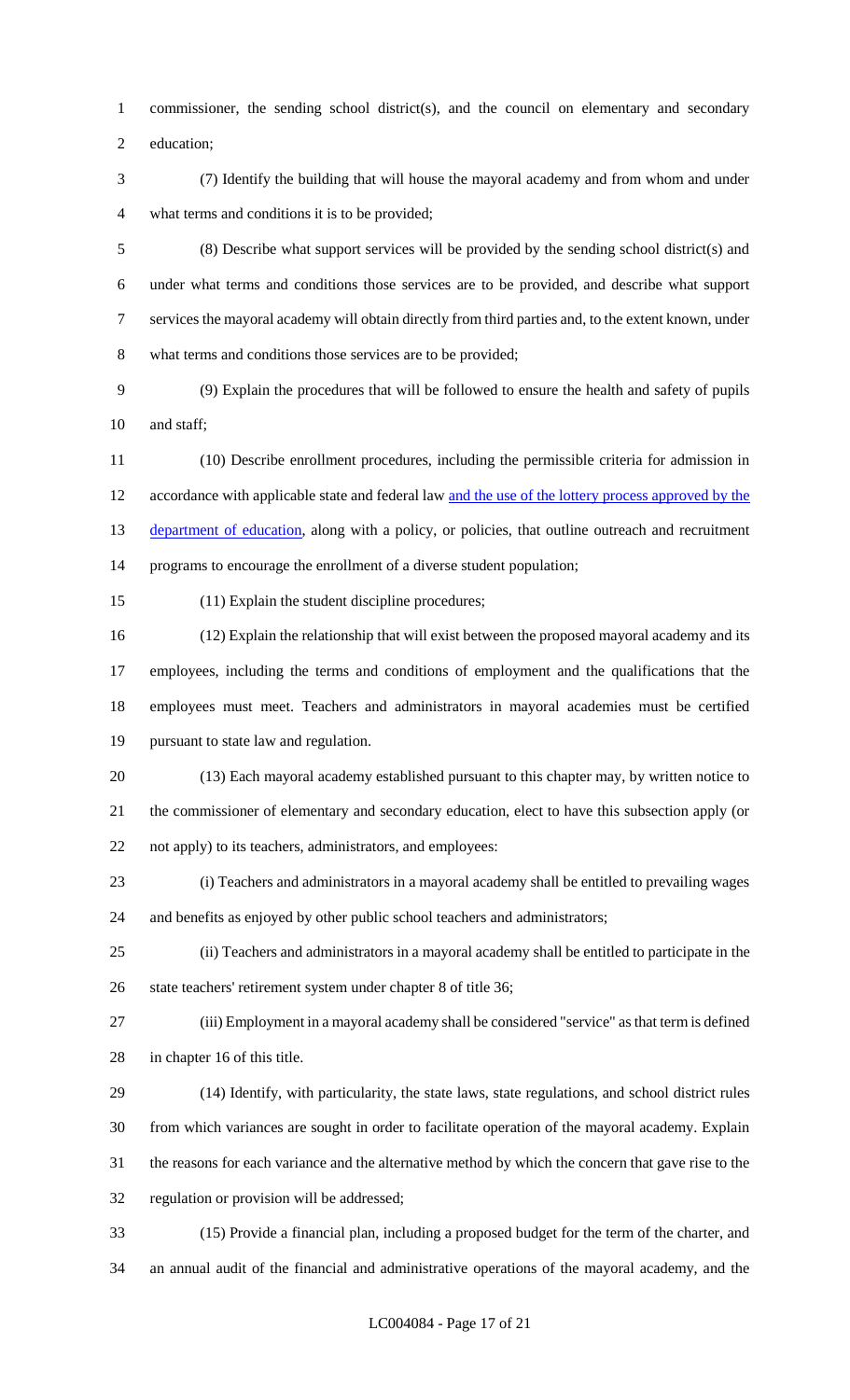manner in which the funds allocated to the mayoral academy will be managed and disbursed;

- (16) Provide procedures by which teaching personnel and parents can legally challenge
- decisions of the governing board of the mayoral academy that do not conform to the mayoral academy's charter;
- 5 (17) Provide a copy of the proposed bylaws of the mayoral academy; and
- (18) Provide written support from the town or city council(s) in the proposed catchment 7 area if required pursuant to § 16-77-5.1; and
- (19) Provide a detailed copy of the academy's lottery and enrollment process, including
- but not limited to, the offer and acceptance process, the right to refuse an offer and the effect of
- 10 siblings not attending the academy.
- **16-77.4-4. Revocation of the charter of a mayoral academy.**
- (a) The board of regents may revoke the charter of a mayoral academy at any time, pursuant
- to § 16-77-5.1, if the school:
- (1) Materially violates provisions contained in the charter;
- (2) Fails to meet or pursue the educational objectives contained in the charter;
- (3) Fails to comply with fiscal accountability procedures as specified in the charter;
- (4) Violates provisions of law that have not been granted variance by the board of regents;
- or
- (5) Fails to base its offer of enrollment on criteria prescribed by § 16-77.4-1(c);
- (6) Bases its offer of enrollment on criteria that is not in accordance with state or federal
- law; or
- $\frac{(5)(7)}{2}$  After three (3) consecutive years of operation, is not a "high-performing charter school," defined as a charter public school that has demonstrated overall success, including: (i) Substantial progress in improving student achievement and (ii) The management and leadership necessary to establish a thriving, financially viable charter public school.
- (b) After denying or prior to non-renewing or revoking a charter, the department of elementary and secondary education will hold a hearing on the issues in controversy under § 16- 39-1.

## **16-77.4-7. Portions of title 16 applicable to mayoral academies.**

- The following provisions of this title shall be binding on mayoral academies and may not
- be waived by the commissioner under § 16-77.4-3:
- (1) Section 16-2-2 (minimum length of school year);
- (2) Section 16-2-17 (right to a safe school);
- (3) Section 16-8-10 (federal funds for school lunch);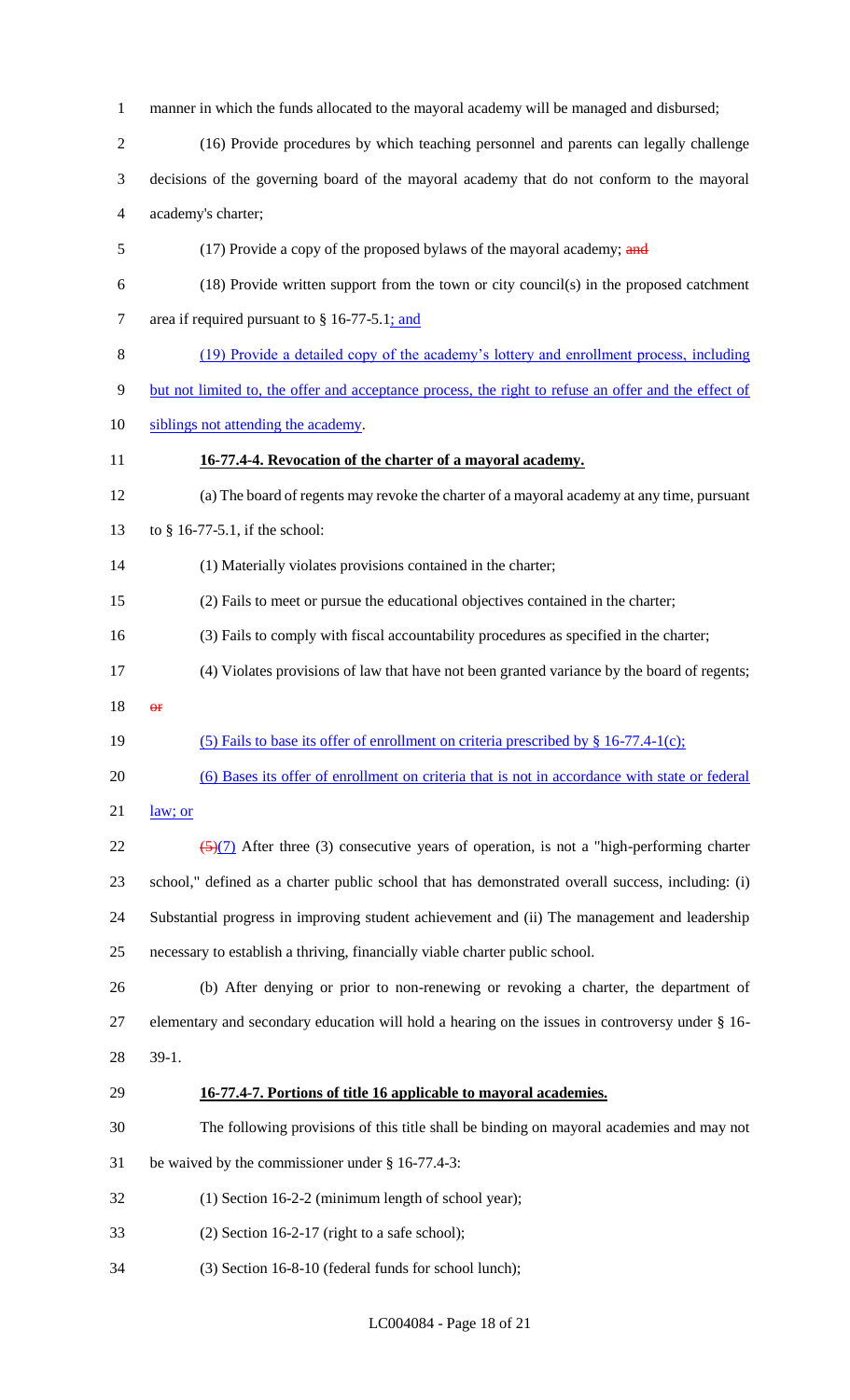| $\mathbf{1}$   | (4) Section 16-11-1 (certification of public school teachers);                                   |
|----------------|--------------------------------------------------------------------------------------------------|
| $\overline{c}$ | (5) Section 16-12-3 (duty to cultivate principles of morality);                                  |
| 3              | (6) Section 16-12-10 (immunity for report of suspected substance abuse);                         |
| 4              | (7) Section 16-19-1 (compulsory attendance);                                                     |
| 5              | (8) Section 16-20-1 (school holidays enumerated);                                                |
| 6              | (9) Sections 16-21-3 and 16-21-4 (fire safety);                                                  |
| $\tau$         | (10) Sections 16-21-10, 16-21-14, and 16-21-16 (health screenings);                              |
| 8              | $(11)$ Section 16-22-9 (uniform testing);                                                        |
| 9              | (12) Section 16-24-2 (regulations of state board);                                               |
| 10             | (13) Section 16-38-1 (discrimination because of race or age);                                    |
| 11             | (14) Section 16-38-1.1 (discrimination because of sex);                                          |
| 12             | $(15)$ Section 16-38-2 (immunizations);                                                          |
| 13             | $(16)$ Section 16-38-4 (exclusive club);                                                         |
| 14             | (17) Section 16-38-6 (commercial activities prohibited);                                         |
| 15             | (18) Section 16-38-9 (misconduct of school officers);                                            |
| 16             | (19) Section 16-38-10 (power of officials to visit schools);                                     |
| 17             | (20) Section 16-39-1 (appeal of matters of dispute to commissioner);                             |
| 18             | (21) Section 16-39-2 (appeal of school committee actions to commissioner);                       |
| 19             | $(22)$ Section 16-39-3 (appeal to state board);                                                  |
| 20             | (23) Section 16-39-3.1 (enforcement of final decision);                                          |
| 21             | (24) Section 16-39-3.2 (interim protective orders);                                              |
| 22             | (25) Section 16-39-8 (subpoena power of commissioner);                                           |
| 23             | $(26)$ Section 16-40-16 (student records);                                                       |
| 24             | (27) Section 16-71-1 (Educational Record Bill of Rights Act);                                    |
| 25             | (28) Section 16-21-21.1 (Penalties for drug, alcohol or weapons offenses);                       |
| 26             | (29) Chapter 16-21.5 (Student interrogations); and                                               |
| 27             | $(30)$ Section 16-1-5(20) (lottery process).                                                     |
| 28             | SECTION 8. Chapter 16-77.4 of the General Laws entitled "Mayoral Academies [See Title            |
| 29             | 16 Chapter 97 - The Rhode Island Board of Education Act]" is hereby amended by adding thereto    |
| 30             | the following section:                                                                           |
| 31             | 16-77.4-3.1. Enrollment process.                                                                 |
| 32             | (a) Upon completion of its annual lottery process each mayoral academy shall notify the          |
| 33             | department of education of the results and the mayoral academy shall offer enrollments according |

34 to its approved charter to those students selected in the random lottery.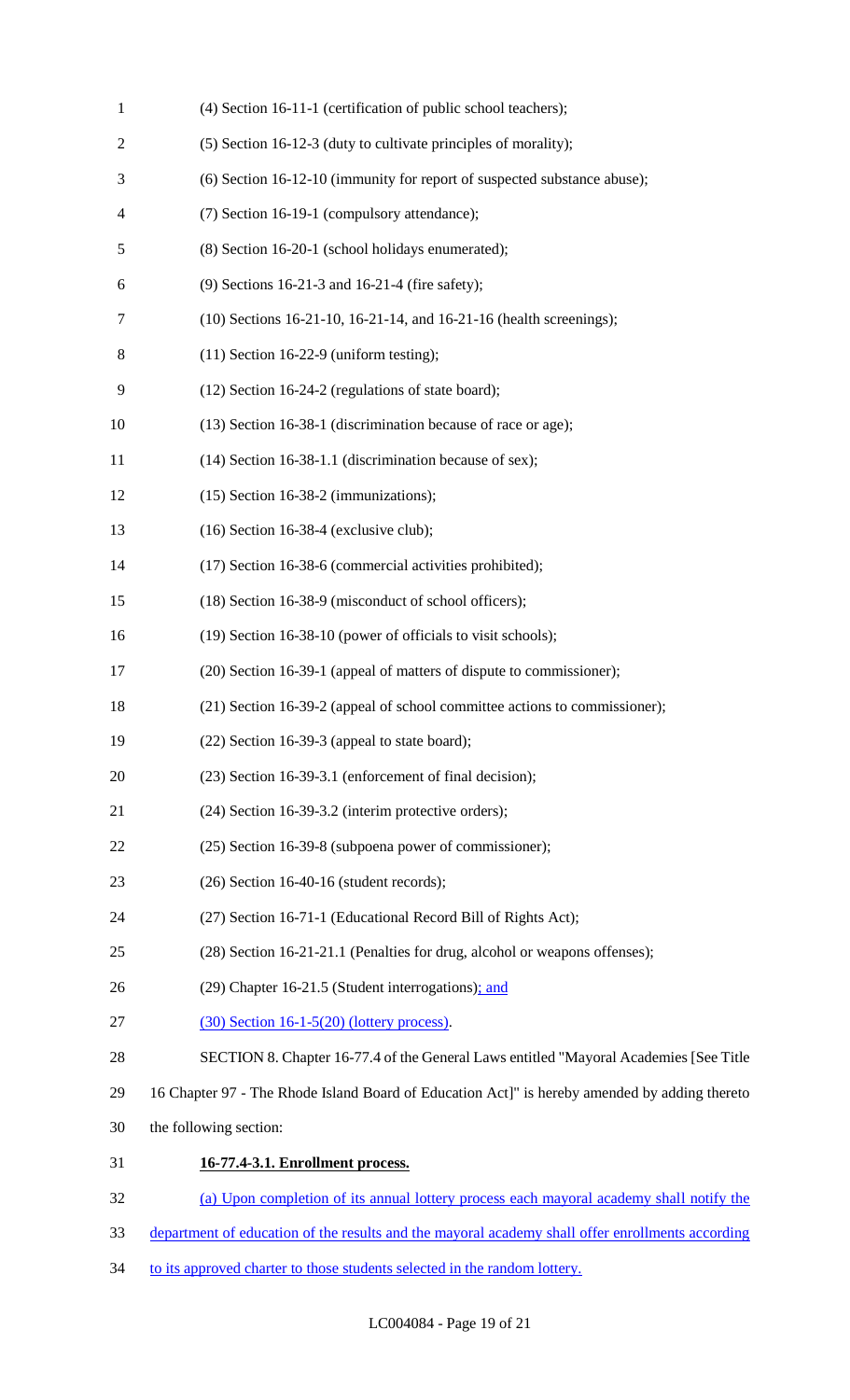- 1 (b) A student may choose to accept the offer, or reject said offer to enroll.
- 2 (1) In the event a student rejects the invitation to enroll, another student shall be selected
- 3 from the waitlist, pursuant to the mayoral academy's approved charter, until all available slots for
- 4 students are filled.
- 5 (c) Nothing in this section shall preclude a mayoral academy from enrolling students who
- 6 are otherwise eligible for enrollment prioritization as siblings of currently enrolled students or
- 7 children of staff.
- 8 SECTION 9. This act shall take effect upon passage.

LC004084  $=$ 

 $=$